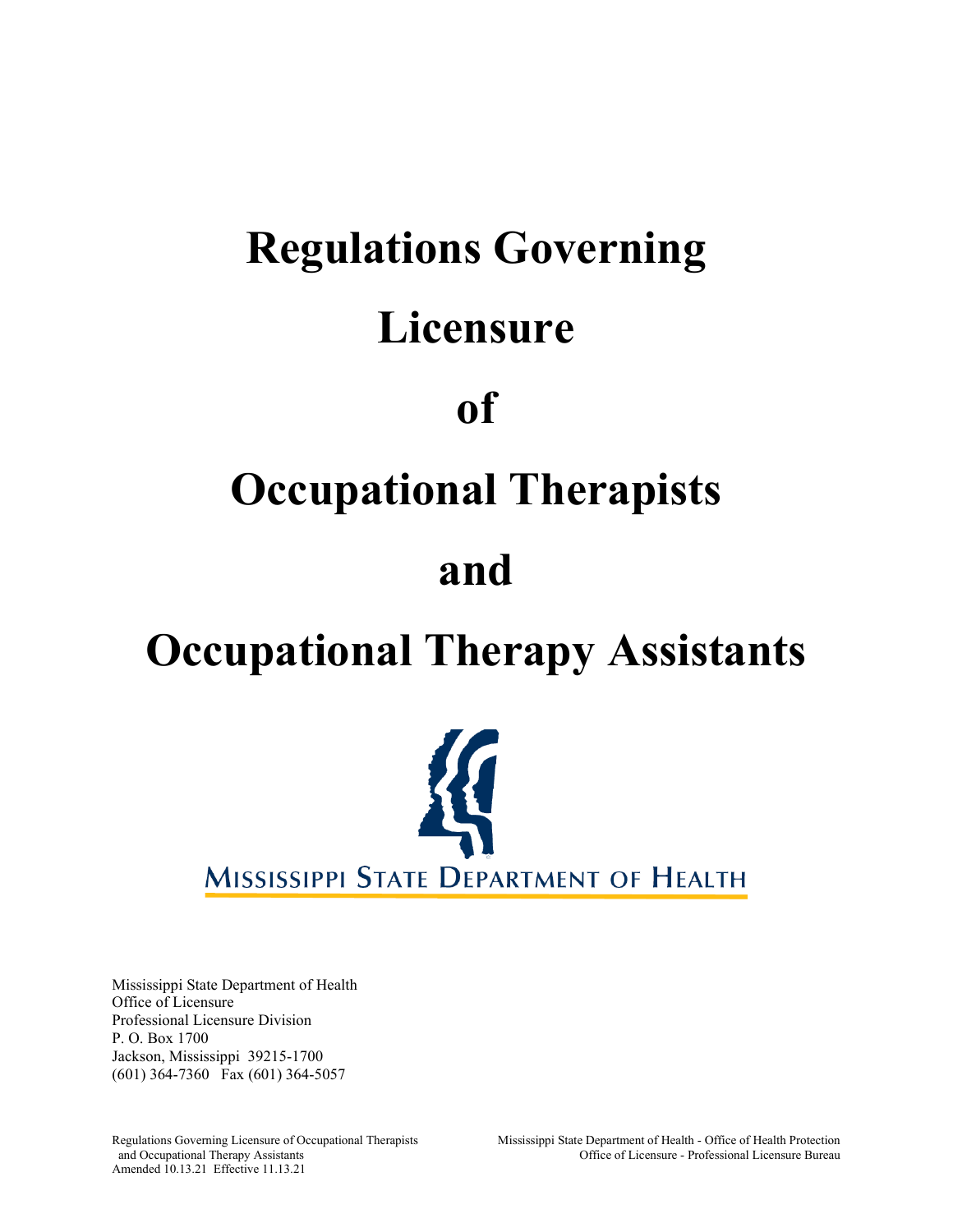# **Title 15: Mississippi State Department of Health**

#### **Part 19: Bureau of Professional Licensure**

#### **Subpart 60: Professional Licensure**

#### **CHAPTER 8 REGULATIONS GOVERNING LICENSURE OF OCCUPATIONAL THERAPISTS AND OCCUPATIONAL THERAPY ASSISTANTS**

#### **Table of Contents**

| Subchapter 1:        |                                                                     |  |
|----------------------|---------------------------------------------------------------------|--|
| Rule 8.1.1           |                                                                     |  |
| Rule 8.1.2           |                                                                     |  |
| Rule 8.1.3           |                                                                     |  |
| Rule 8.1.4           |                                                                     |  |
| Rule 8.1.5           |                                                                     |  |
| <b>Subchapter 2:</b> | Mississippi Advisory Council in Occupational Therapy ("Council")  5 |  |
| Rule 8.2.1           |                                                                     |  |
| Rule 8.2.2           |                                                                     |  |
|                      |                                                                     |  |
| <b>Subchapter 3:</b> |                                                                     |  |
| Rule 8.3.1           |                                                                     |  |
| <b>Subchapter 4:</b> |                                                                     |  |
| Rule 8.4.1           |                                                                     |  |
| Rule 8.4.2           |                                                                     |  |
| Rule 8.4.3           |                                                                     |  |
| Rule 8.4.4           |                                                                     |  |
| Rule 8.4.5           |                                                                     |  |

Regulations Governing Licensure of Occupational Therapists Mississippi State Department of Health - Office of Health Protection<br>and Occupational Therapy Assistants Office of Licensure -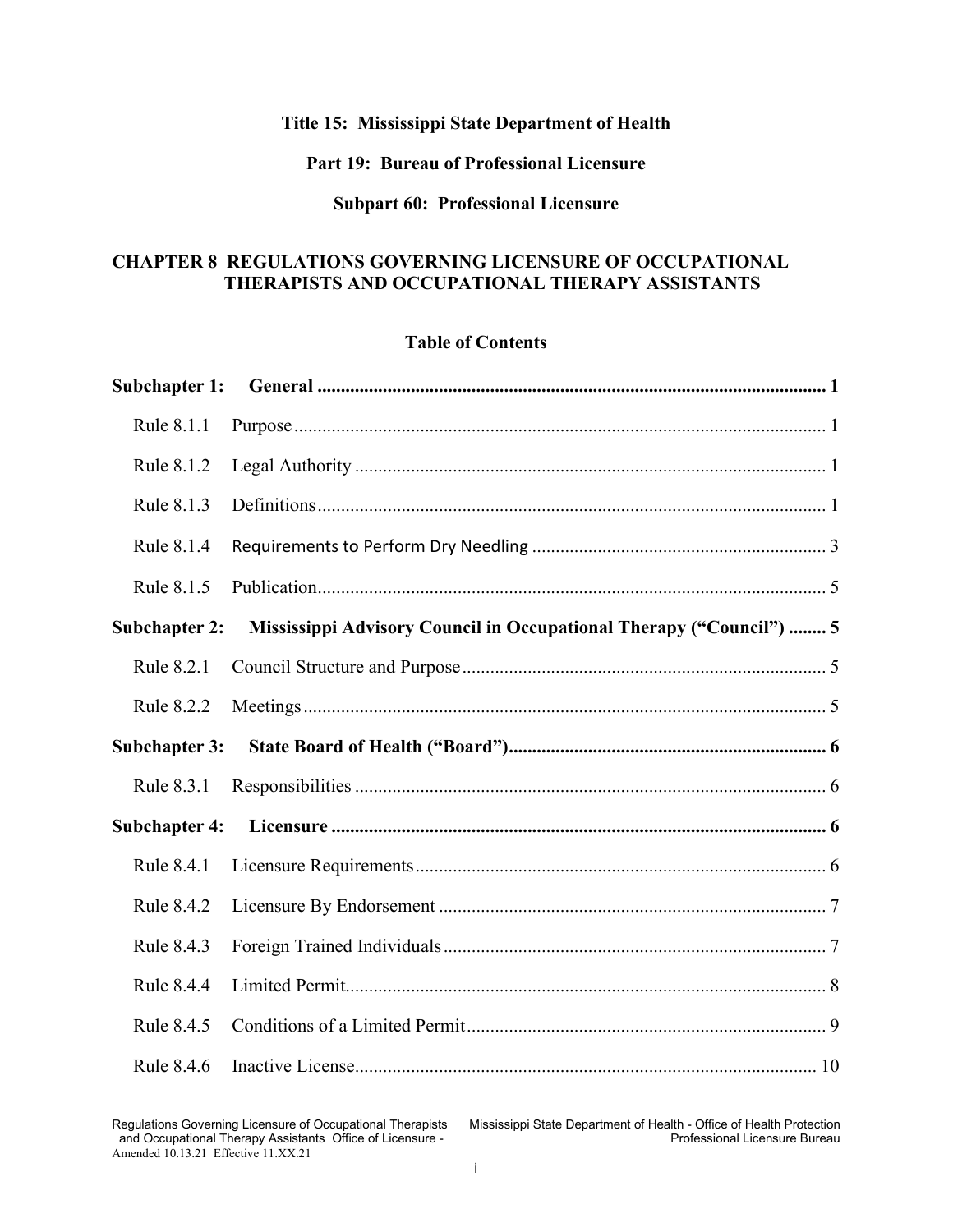| Rule 8.4.7           |    |
|----------------------|----|
| Rule 8.4.8           |    |
| <b>Subchapter 5:</b> |    |
| Rule 8.5.1           |    |
| Rule 8.5.2           |    |
| Subchapter 6:        |    |
| Rule 8.6.1           |    |
| Rule 8.6.2           |    |
| Rule 8.6.3           |    |
| <b>Subchapter 7:</b> |    |
| Rule 8.7.1           |    |
| Rule 8.7.2           |    |
| Rule 8.7.3           |    |
| Rule 8.7.4           |    |
| Rule 8.7.5           |    |
| <b>Subchapter 8:</b> |    |
| Rule 8.8.1           |    |
|                      | 21 |
| Rule 8.8.3           |    |
| Rule 8.8.4           |    |
| Rule 8.8.5           |    |
| Rule 8.8.6           |    |
| Rule 8.8.7           |    |
| <b>Subchapter 9:</b> |    |
| Rule 8.9.1           |    |

Mississippi State Department of Health - Office of Health Protection<br>Professional Licensure Bureau and Occupational Therapy Assistants Office of Licensure - Professional Licensure Bureau ـ Professional Licensure Bureau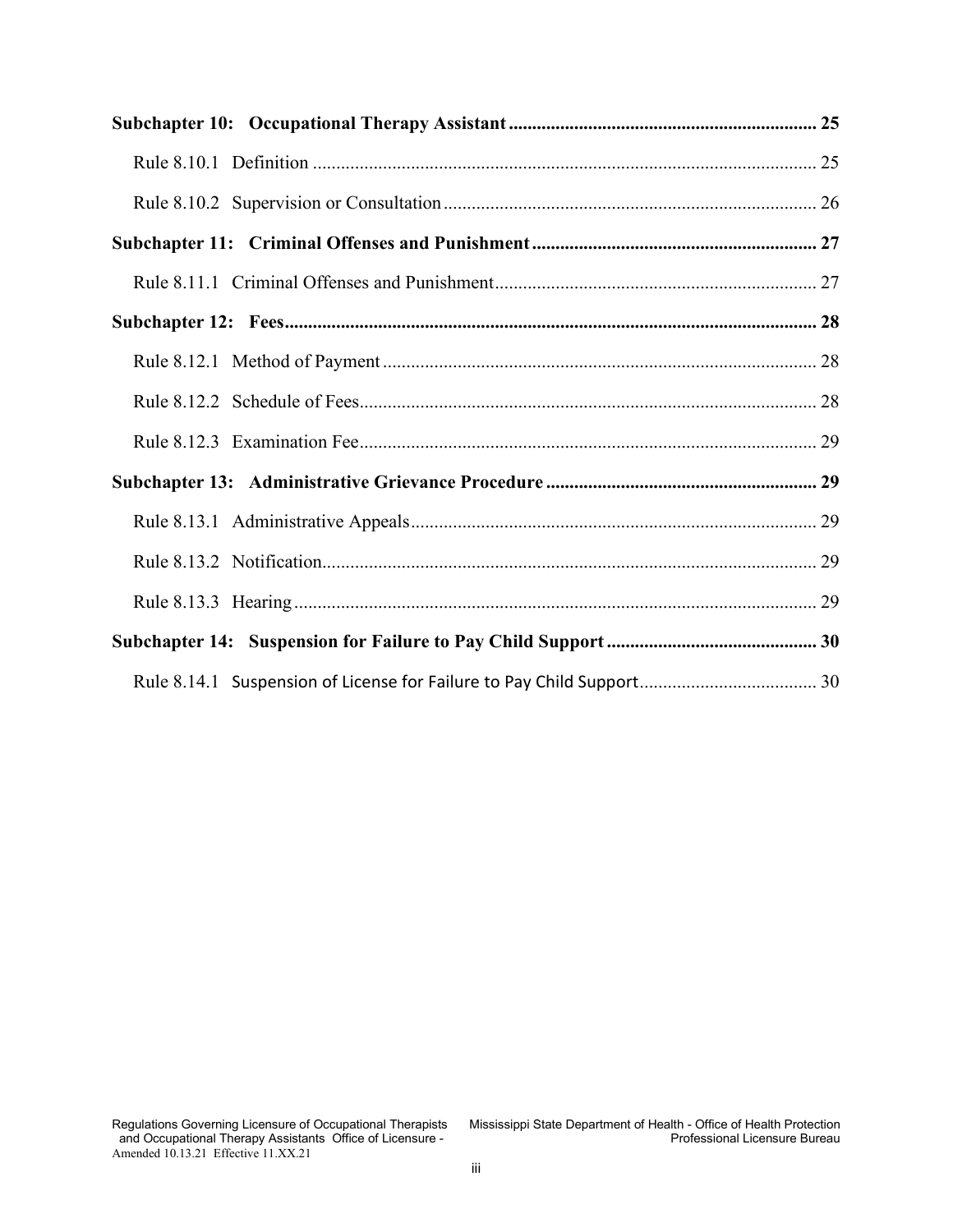#### **Title 15: Mississippi State Department of Health**

#### **Part 19: Bureau of Professional Licensure**

#### **Subpart 60: Professional Licensure**

#### **CHAPTER 8 REGULATIONS GOVERNING LICENSURE OF OCCUPATIONAL THERAPISTS AND OCCUPATIONAL THERAPY ASSISTANTS**

#### <span id="page-4-0"></span>**Subchapter 1: General**

<span id="page-4-1"></span>Rule 8.1.1 **Purpose:** The purpose of these regulations is to safeguard the public's health, safety, and welfare by establishing minimum qualifications and creating exclusive titles corresponding to the level of qualifications for individuals who wish to offer occupational therapy services to the public. Further, in order to insure the highest degree of professional conduct by those engaged in offering occupational therapy services to the public, it is the purpose of these regulations to provide and impose disciplinary sanctions, be they civil or criminal, against persons who do not meet or adhere to the procedures, qualifications, and standards set out in these regulations.

- <span id="page-4-2"></span>Rule 8.1.2 **Legal Authority**: The State Board of Health established and empowered by Section 41-3-1 et seq. of Mississippi Code of 1972, annotated, is authorized to establish and enforce these rules and procedures by virtue of "Mississippi Occupational Therapy Practice Law," Sections 73-24-1, et seq. of Mississippi Code of 1972, annotated.
- *SOURCE: Miss. Code Ann. §73-24-13*
- <span id="page-4-3"></span>Rule 8.1.3 **Definitions:** The following terms shall have the meaning set forth below, unless the context otherwise requires:
	- 1. **Board** shall mean the Mississippi State Board of Health.
	- 2. **Council** shall mean the Mississippi Advisory Council in Occupational Therapy.
	- 3. **License** shall mean the document of licensure issued by the Board.
	- 4. **Act** shall mean the "Mississippi Occupational Therapy Practice Law" sections 73- 24-1 et seq. of Mississippi Code of 1972, annotated.
	- 5. **Examination** shall mean the examination approved by the Board.
	- 6. **Department** shall mean the Mississippi State Department of Health.
	- 7. **Occupational therapy** means the therapeutic use of purposeful and meaningful (goal-directed) activities and/or exercises to evaluate and treat an individual who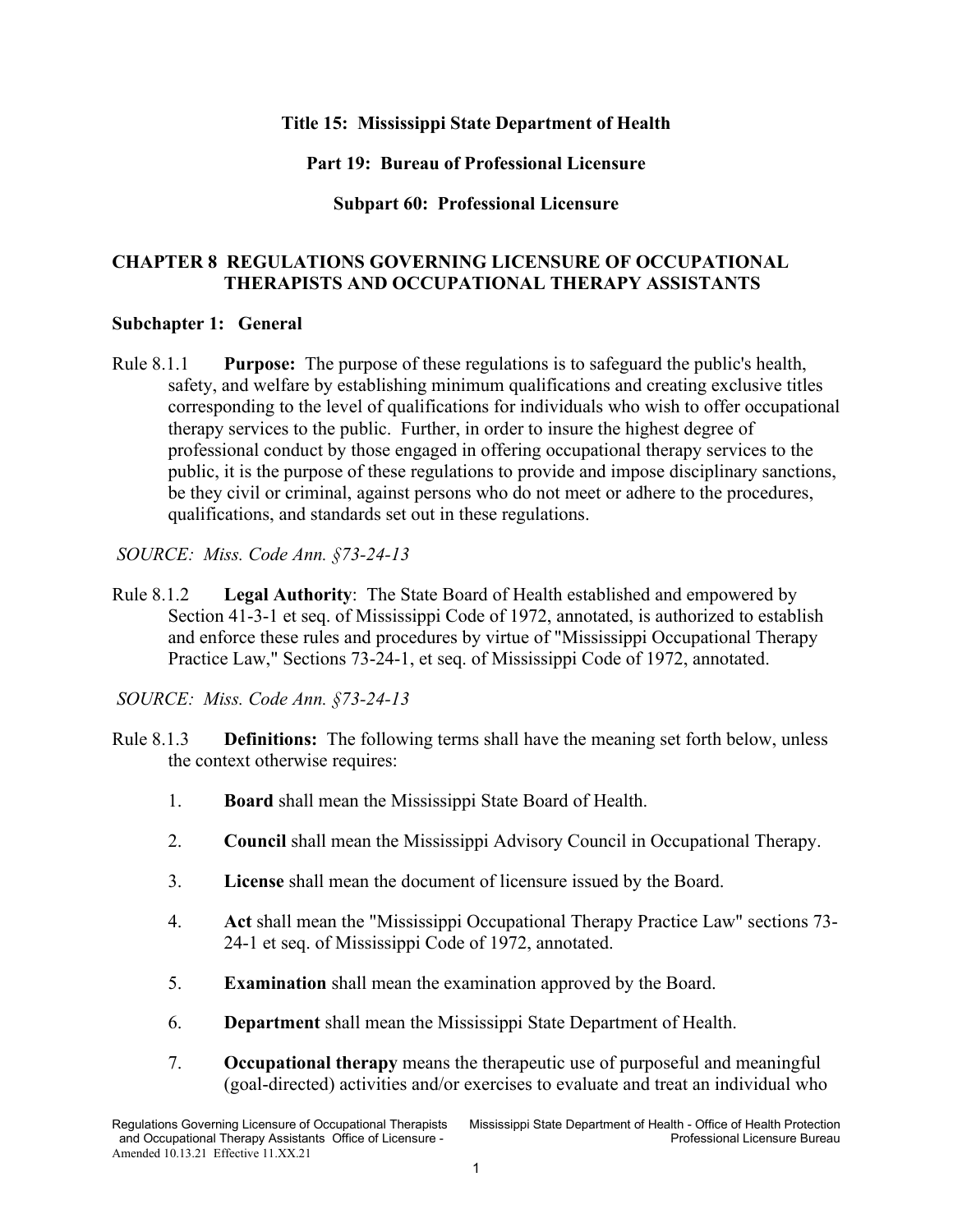has, or is at risk for, a disease or disorder, impairment, activity limitation or participation restriction which interferes with his ability to function independently in daily life roles and to promote health and wellness across his lifespan.

#### 8. **Occupational therapy intervention** includes:

- a. remediation or restoration of performance abilities that are limited due to impairment in biological, physiological, psychological or neurological processes;
- b. adaptation of task, process or the environment, or the teaching of compensatory techniques in order to enhance functional performance;
- c. disability prevention methods and techniques which facilitate the development or safe application of functional performance skills; or
- d. health promotion strategies and practices which enhance functional performance abilities.
- 9. **Occupational therapy service** includes, but is not limited to:
	- a. evaluating, developing, improving, sustaining or restoring skill in activities of daily living (ADLS), work or productive activities, including instrumental activities of daily living (IADLS), play and leisure activities;
	- b. evaluating, developing, remediating or restoring physical, sensorimotor, cognitive or psycho social components of performance;
	- c. designing, fabricating, applying or training in the use of assistive technology or orthotic devices, and training in the use of prosthetic devices;
	- d. adaptation of environments and processes, including the application of ergonomic principles, to enhance functional performance and safety in daily life roles;
	- e. application of physical agent modalities as an adjunct to or in preparation for engagement in an occupation or functional activity;
	- f. evaluating and providing intervention in collaboration with the client, family, caregiver or other person responsible for the client;
	- g. educating the client, family, caregiver or others in carrying out appropriate nonskilled interventions;
	- h. consulting with groups, programs, organizations or communities to provide population-based services; or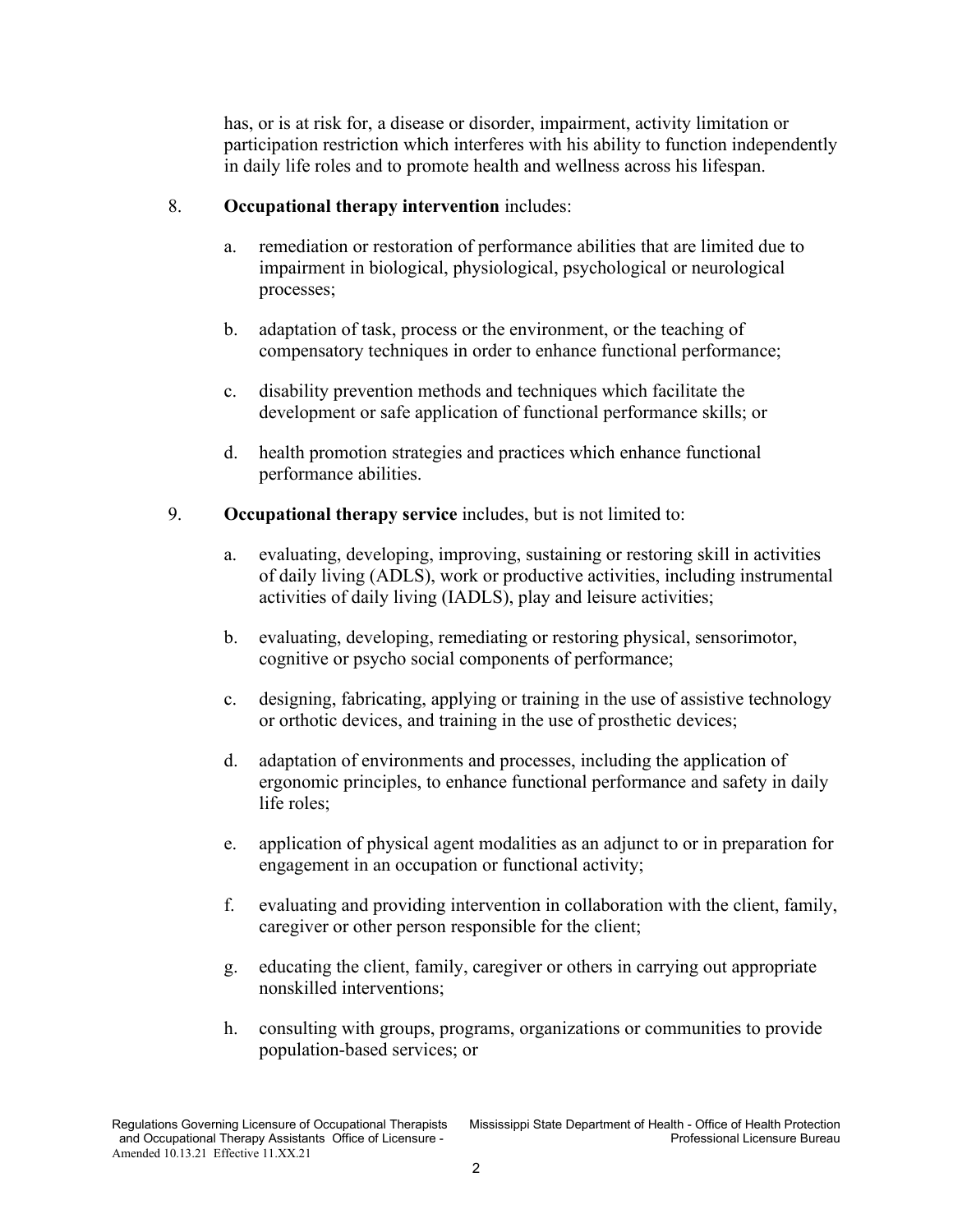- i. participation in administration, education, and research, including both clinical and academic environments.
- 10. **Occupational Therapist** means a person licensed in this state to practice occupational therapy as defined in these regulations and whose license is in good standing.
- 11. **Occupational Therapy Assistant** means a person licensed to assist in the practice of occupational therapy under the supervision of or with the consultation of a licensed occupational therapist and whose license is in good standing.
- 12. **Occupational Therapy Aide** means a person who is not licensed in the field of occupational therapy and who assists occupational therapists and occupational therapy assistants in the practice of occupational therapy under direct supervision. The occupational therapy aides' activities require an understanding of occupational therapy.
- 13. **Person** means any individual, partnership, unincorporated organization, or corporate body, except that only an individual may be licensed under this chapter.
- 14. **Direct supervision** means the daily, direct, on-site contact at all times of a licensed occupational therapist or occupational therapy assistant when an occupational therapy aide assists in the delivery of patient care.
- 15. **Association** shall mean the Mississippi Occupational Therapy Association.
- 16. **Dry needling** shall mean a physical agent modality that aims to restore and/or optimize the neuro-muscular-skeletal systems. Dry needling involves the use and insertion of solid filiform needles for the treatment of musculoskeletal pain and soft tissue dysfunction by increased blood flow, decreased banding, decreased spontaneous electrical activity, biomechanical and central nervous system changes.

- <span id="page-6-0"></span>Rule 8.1.4 **Requirements to Perform Dry Needling:** As with all other physical agent modalities in occupational therapy, dry needling is to be utilized in the therapeutic process in order to ultimately achieve improved function and therefore not to be applied as a stand-alone treatment. Dry needling does not include the stimulation of auricular or distal points. Dry needling is not part of an occupational therapist's academic or clinical preparation for entry-level practice; therefore, this rule establishes the minimum standards required for an occupational therapist to be deemed competent to perform dry needling.
	- 1. Dry needling shall be performed only by an occupational therapist who is competent by education and training to perform dry needling as specified in this regulation. Online/virtual/remote study and/or self-study for dry needling instruction shall not be considered appropriate training.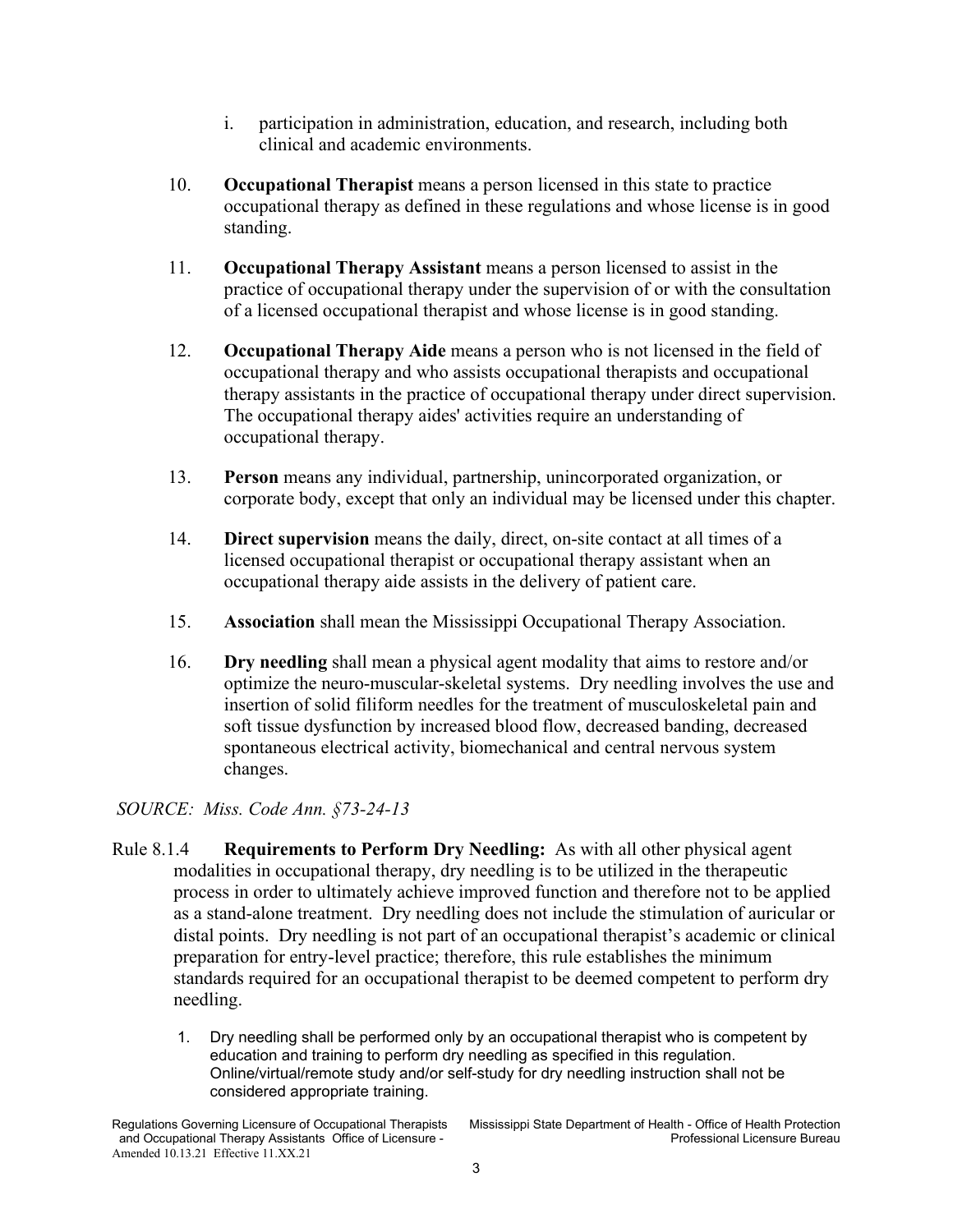- 2. An occupational therapist must meet the following requirements in order to be deemed competent to perform dry needling:
	- a. A minimum of 3 years clinical experience as a licensed occupational therapist
	- b. Documented successful completion of dry needling course(s) of study approved by the Department that includes:
		- (i) A minimum of 50 hours face-to-face instruction; an online study is not allowed. Advanced dry needling (i.e., craniofacial, spine, abdominal, etc..,) will require more advanced training than the minimum requirements. It is the responsibility of each occupational therapist to acquire specialty certification through additional training beyond the minimum requirements.
		- (ii) Each course shall specify which anatomical regions/structures are included in the certification and whether the instruction was introductory or advanced concepts in dry needling
		- (iii) Every course instructor must be a licensed healthcare provider and have a minimum of two years of experience performing dry needling
		- (iv) A practical examination and a written examination with a passing score
		- (v) Anatomical review for safety and effectiveness
		- (vi) Indications and contraindications for dry needling
		- (vii) Management of adverse effects
		- (vii) Evidence-based instructions on the theory of dry needling
		- (ix) Sterile needle procedures which shall include the standards of the U.S. centers for disease control or the U.S. occupational safety and health administration
	- c. An occupational therapist performing dry needling in his/her practice must have written informed consent for each patient that is maintained in the patient's chart/medical record. The patient must sign and receive a copy of an informed consent form created by the therapist. The consent form must, at a minimum, clearly state the following information:
		- (i). Risks and benefits of dry needling
		- (ii). The occupational therapist's level of education and training in dry needling
		- (iii). The occupational therapist will not dry needle any auricular or points distal to the identified treatment area
- 3. Each licensed occupational therapist performing dry needling must have a written physician's order for dry needling or receive verbal authorization from the patient's physician approving dry needling that is documented in the patient's chart/medical record.
- 4. When dry needling is performed, the occupational therapist must document in the patient's daily/encounter/procedure note. The note shall indicate how the patient tolerated the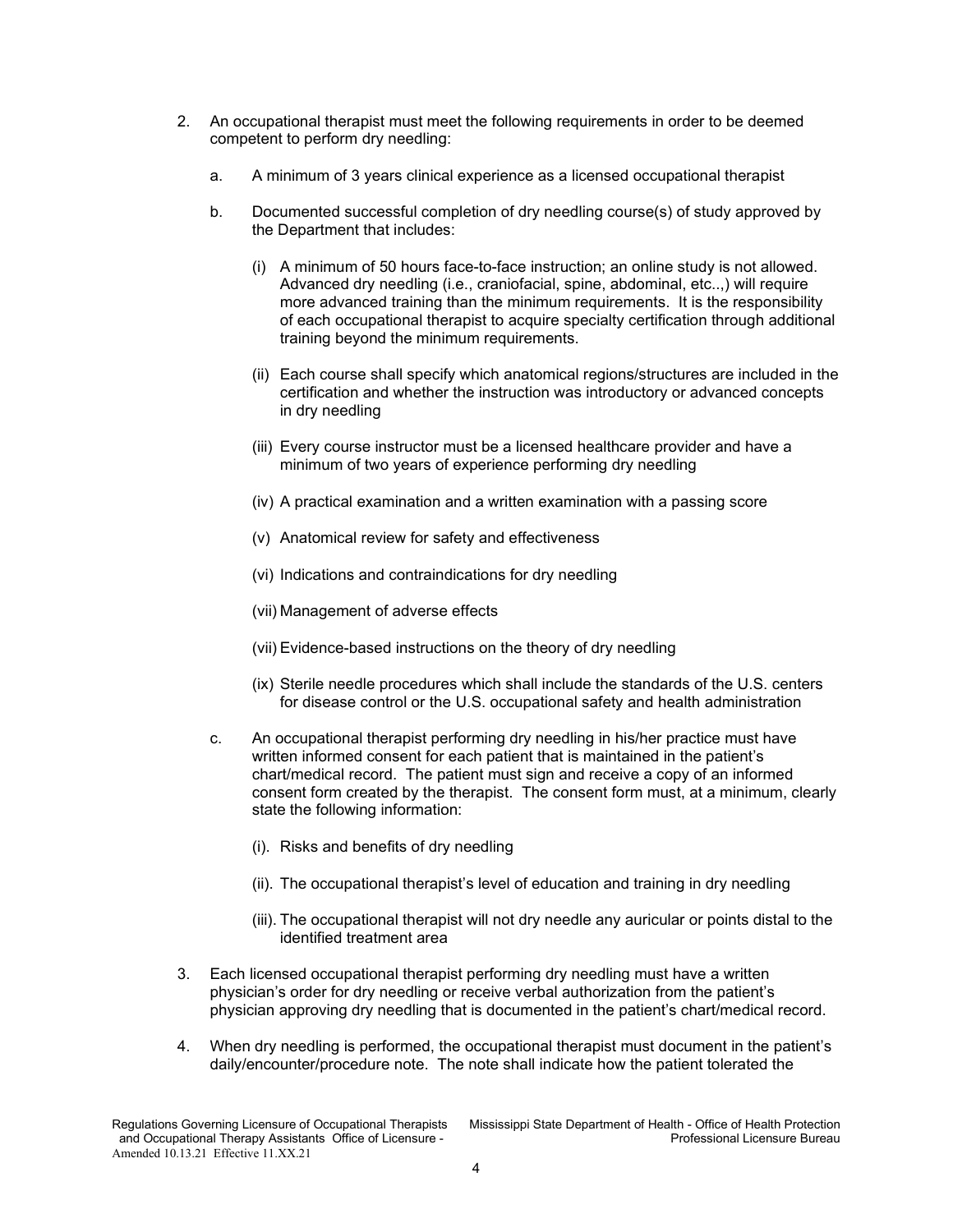intervention as well as the outcome of the intervention, including any adverse reactions/events that occurred if any.

- 5. Dry needling shall not be delegated and must be performed only by a qualified, licensed occupational therapist who has met the minimum standards in this section.
- 6. Dry needling is not to be performed by an occupational therapy assistant under any circumstances including certification training or supervision.
- 7. After completion of the Department approved dry needling course, the occupational therapist will submit proof of certification. This will include confirmation of passing scores on written and practical exams. The Department must review and approve documents prior to beginning use of dry needling. This also includes any advanced courses that may follow.
- 8. Failure of an occupational therapist who is performing dry needling to provide written documentation that confirms he/she has met the requirements of this section shall be evidence that the occupational therapist is not competent and not permitted to perform dry needling. An occupational therapist performing dry needling in violation of this section shall be subject to disciplinary action as specified in Rule 8.8.1(1), (2), (6), (20), and (21).

*SOURCE: Miss. Code Ann. §73-24-13*

Rule 8.1.5 **Publication:** The Department shall publish, annually, a list of the names and addresses of all persons licensed by the department and a list of all persons whose licenses have been suspended, revoked, denied renewal, put on probationary status, censured, or reprimanded.

*SOURCE: Miss. Code Ann. §73-24-13*

#### <span id="page-8-0"></span>**Subchapter 2: Mississippi Advisory Council in Occupational Therapy ("Council")**

<span id="page-8-1"></span>Rule 8.2.1 **Council Structure and Purpose:** There is hereby established the Mississippi Advisory Council in Occupational Therapy under the jurisdiction of the State Board of Health. The Council shall consist of five (5) members as set forth in the Act, for the terms indicated therein, and shall serve under the jurisdiction of the State Board of Health. The purpose of the Council is to serve in an advisory capacity to the Department.

*SOURCE: Miss. Code Ann. §73-24-13*

<span id="page-8-2"></span>Rule 8.2.2 **Meetings:** The Council shall meet during the first month of the year. Additional meetings may be held, at the discretion of the chairperson of the Council or the written request of any two (2) members of the council. A quorum shall consist of three (3) members of the Council, including the chairperson, and shall be necessary for the Council to take action by vote.

<span id="page-8-3"></span>*SOURCE: Miss. Code Ann. §73-24-13*

and Occupational Therapy Assistants Office of Licensure -Amended 10.13.21 Effective 11.XX.21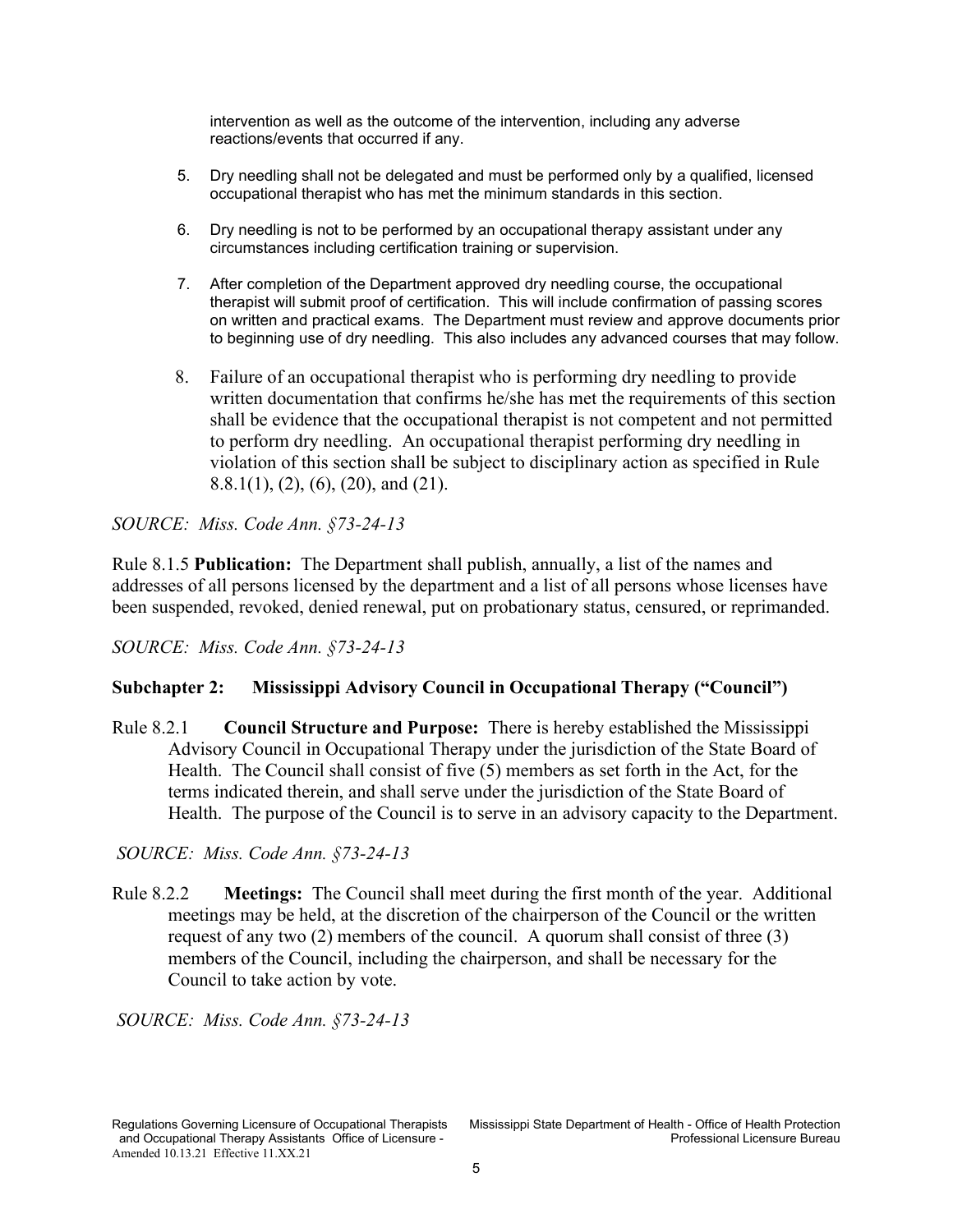# **Subchapter 3: State Board of Health ("Board")**

<span id="page-9-0"></span>Rule 8.3.1 **Responsibilities:** The Board, with the advice of the council, shall:

- 1. approve the examination, establish licensing and renewal of license criteria for applicants;
- 2. maintain an up-to-date list of all individuals licensed to practice occupational therapy, with such list being available, upon request, to the public;
- 3. investigate alleged or suspected violations of the provisions of these regulations or other laws of this state pertaining to occupational therapy and any rules and regulations adopted by the board; for this purpose, any authorized agents of the department shall have the power and right to enter and make reasonable inspections of any place where occupational therapy is practiced, and may inspect and/or copy any records pertaining to clients or the practice of occupational therapy under these regulations;
- 4. refer disciplinary actions of any individual engaged in the practice of occupational therapy to the appropriate government agency for prosecution, whether licensed or otherwise, or, in its discretion, refer same to the appropriate committee or council;
- 5. conduct disciplinary hearings, upon specified charges, of a licensee;
- 6. maintain an up-to-date list of all individuals whose license has been suspended, revoked, or denied and make such list available to public inspection and supply such list to similar regulatory boards in other states or jurisdictions;
- 7. keep a record of all proceedings of the Board, and make said record available to the public; and
- 8. direct the Department to promulgate and implement rules and procedures to carry out the purpose of the Act.

*SOURCE: Miss. Code Ann. §73-24-13*

#### <span id="page-9-1"></span>**Subchapter 4: Licensure**

- <span id="page-9-2"></span>Rule 8.4.1 **Licensure Requirements:** An applicant for a regular license as an occupational therapist or occupational therapy assistant shall submit to the Department, verified by oath, written evidence in form and content satisfactory to the Department that the applicant:
	- 1. is of good moral character;
	- 2. has been awarded a degree from an education program recognized by the Board;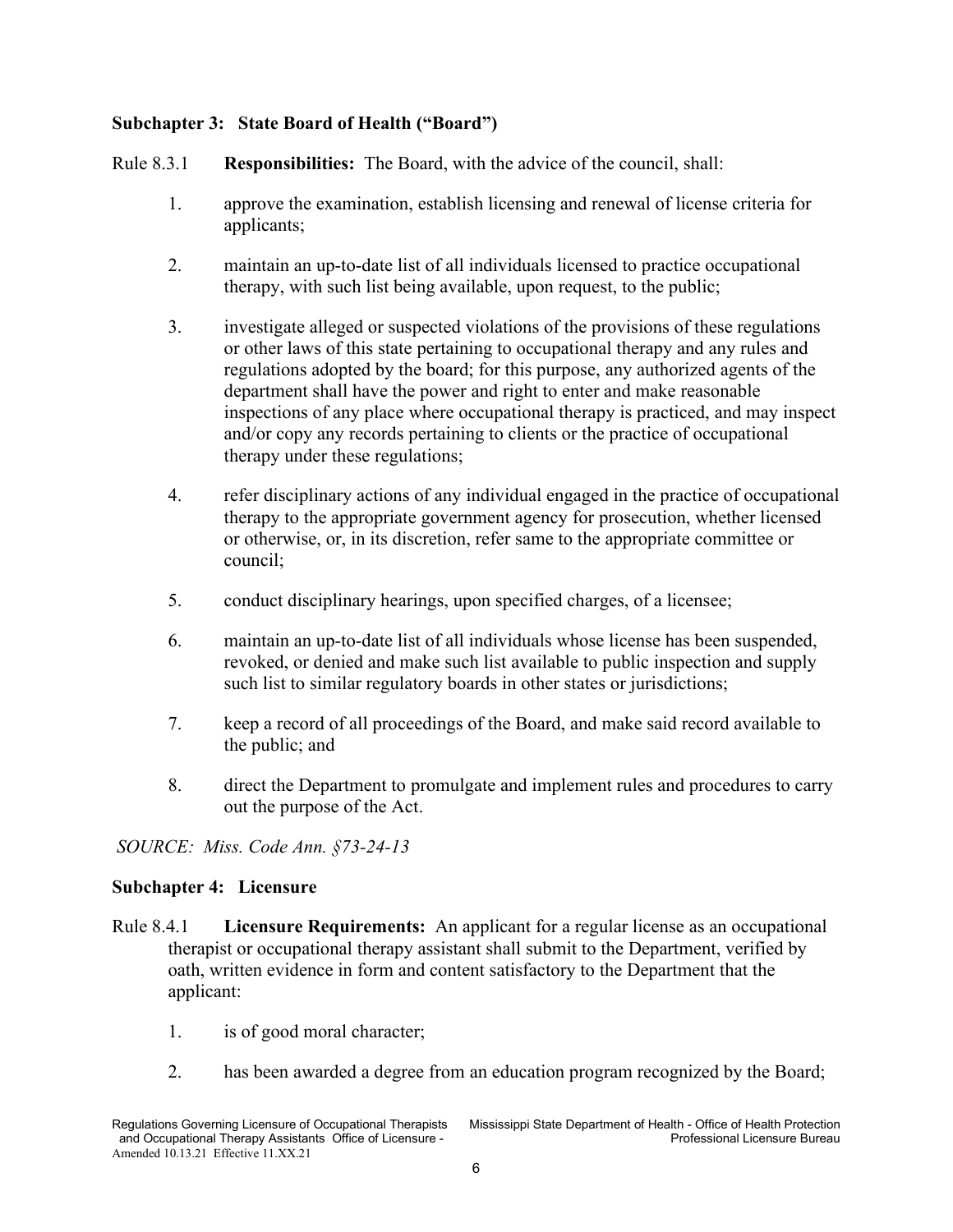- 3. has successfully completed a supervised field experience;
	- a. for an occupational therapist, as reflected in the current accrediting standards;
	- b. for an occupational therapy assistant, as reflected in the current accrediting standards;
- 4. has passed an examination approved by the Department; and
- 5. has paid the required fee(s).
- 6. For an occupational therapist, the program shall be accredited by the Accreditation Council for Occupational Therapy Education of the American Occupational Therapy Association or the board-recognized accrediting body.
- 7. For an occupational therapy assistant, the program shall be approved by the Accreditation Council for Occupational Therapy Education of the American Occupational Therapy Association or the board-recognized accrediting body.

- <span id="page-10-0"></span>Rule 8.4.2 **Licensure By Endorsement:** An applicant for licensure by endorsement shall submit to the Department, verified by oath, written evidence in form and content satisfactory to the Department that:
	- 1. the applicant is currently licensed to practice occupational therapy under the laws of another state, territory, or jurisdiction; and
	- 2. the requirements for said license are equivalent to or greater than those required in this state as set forth in Rules 8.4.1 and 8.4.3 of these regulations; and
	- 3. said license is in good standing, and is not, presently, suspended or revoked; and
	- 4. certification from NBCOT has not been subject to disciplinary action.

- <span id="page-10-1"></span>Rule 8.4.3 **Foreign Trained Individuals:** An applicant for licensure who has been trained as an occupational therapist or an occupational therapy assistant in a foreign country, and desires to be licensed pursuant to the laws of the State of Mississippi, shall submit to the Department, verified by oath, in form and content satisfactory to the Department:
	- 1. that the applicant is of good moral character; and
	- 2. that the applicant has successfully completed an educational program and a supervised fieldwork experience program for occupational therapists or occupational therapy assistants; and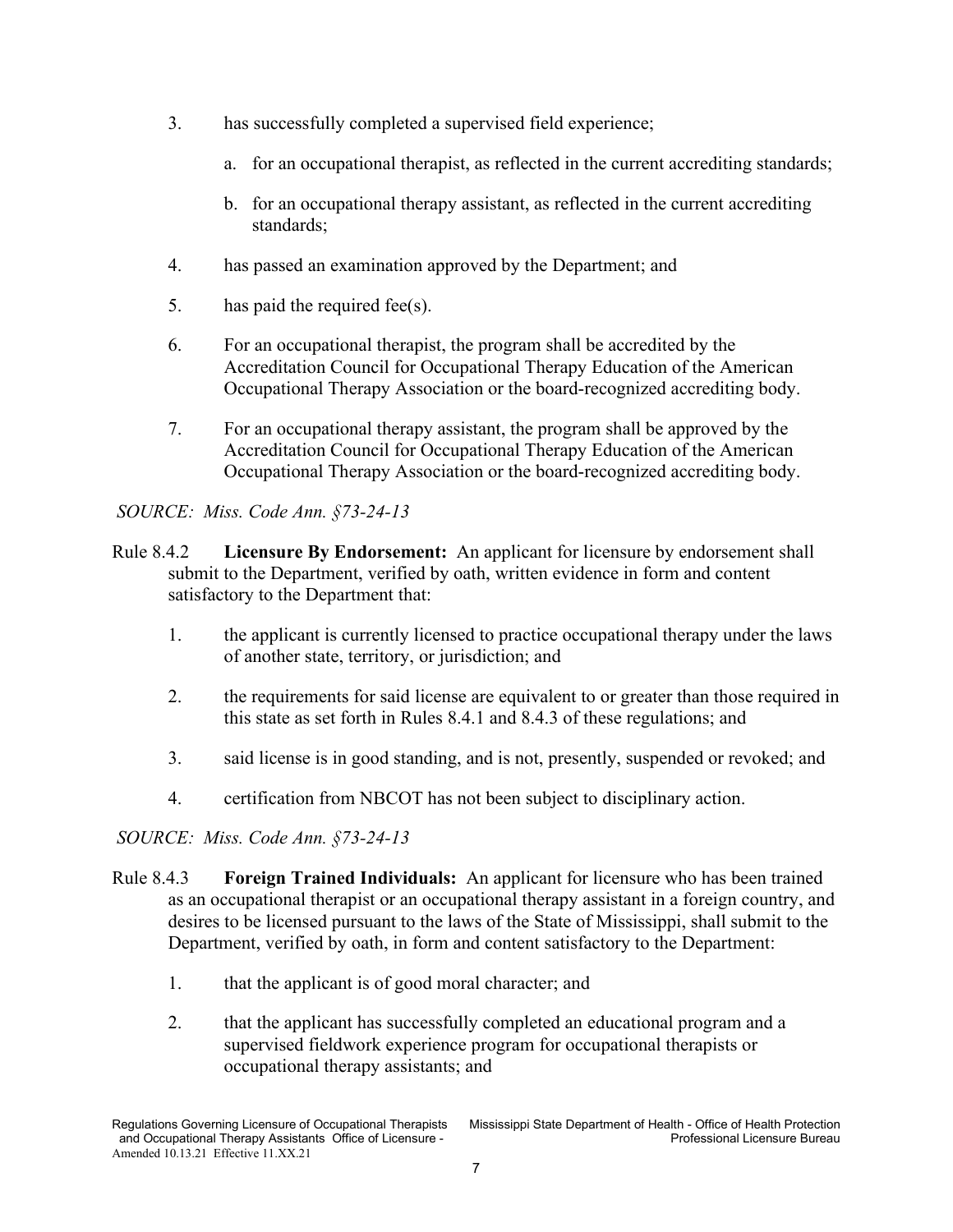- 3. documentary evidence that the educational program and the supervised fieldwork experience are substantially equivalent to that required of a non-foreign trained applicant for licensure; and
- 4. that the applicant has passed an examination approved by the Department; and
- 5. demonstrable proficiency in the English language by passing all of the following English language examinations with scores to be determined by the Department:
	- a. Test of English as a Foreign Language (TOEFL); and
	- b. Test of Spoken English (TSE); and
	- c. Test of Written English (TWE).
- 6. An applicant who is a graduate of an accredited school of occupational therapy located in one of the following countries may request an exemption from the required English proficiency examinations:
	- a. England
	- b. Scotland
	- c. Ireland
	- d. Wales
	- e. Australia
	- f. New Zealand
	- g. Canada (except the province of Quebec)
- 7. The department reserves the right to require a personal interview with any applicant from any of the above countries for final determination of the exemption request.

<span id="page-11-1"></span><span id="page-11-0"></span>Rule 8.4.4 **Limited Permit:** A limited permit to practice as an occupational therapist or occupational therapy assistant may be granted to an applicant for licensure meeting the requirements of Rule 8.4.1 or 8.4.3 who has not taken the approved examination or has not received the results of the examination, subject to the conditions of Rule 8.4.5.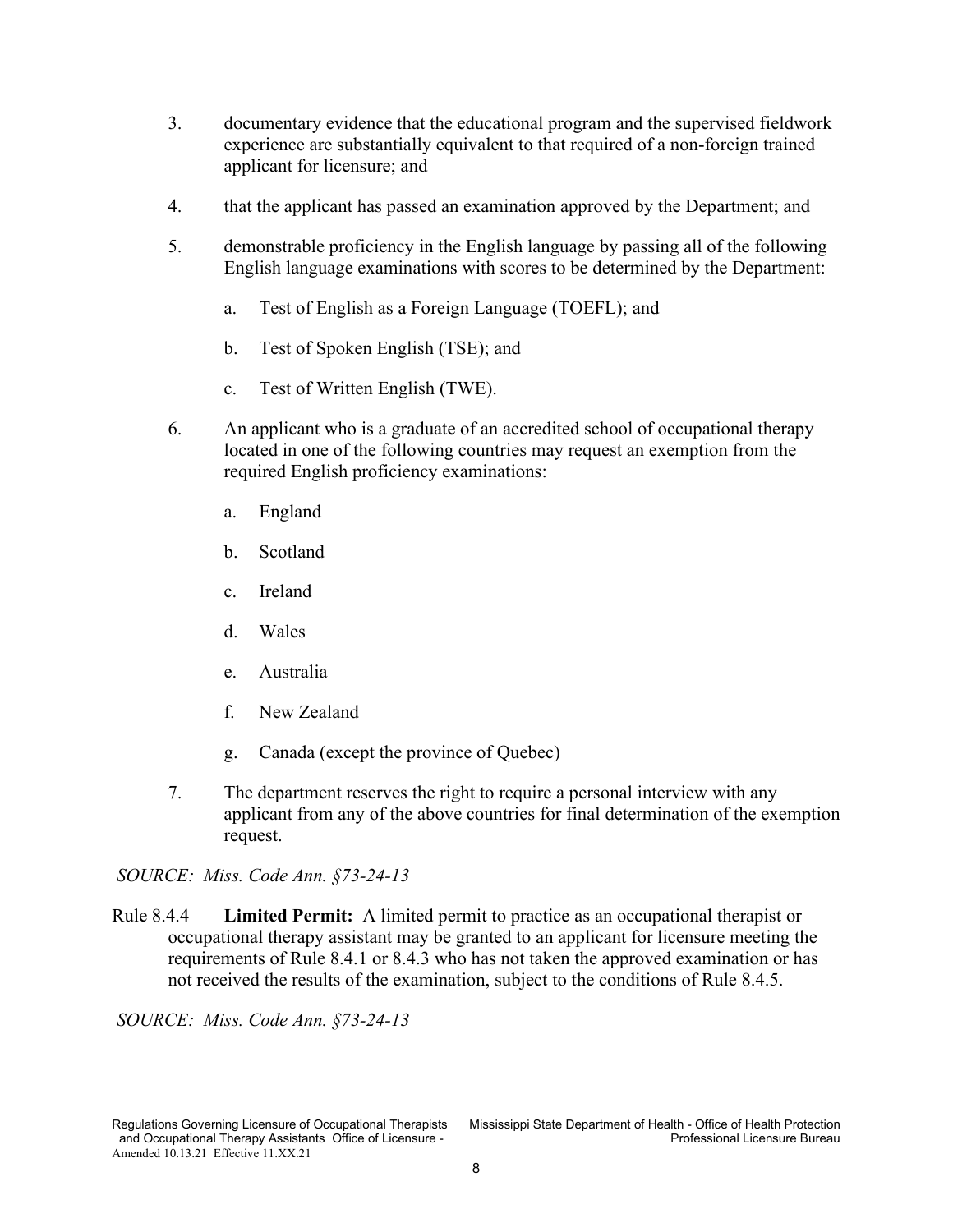# Rule 8.4.5 **Conditions of a Limited Permit**:

- 1. A limited permit shall be granted for a period not to exceed ninety (90) days.
- 2. A limited permit holder shall restrict his practice to the State of Mississippi.
- 3. Supervision of Limited Permit
	- a. An occupational therapist issued a limited permit shall practice under the supervision of or in consultation with an occupational therapist currently licensed in Mississippi. Supervision or in consultation with an occupational therapist for the purposes of this section means direct contact at least every 2 weeks at each treatment facility, with interim contact occurring by other methods, such as telephone or written communication.
	- b. An occupational therapy assistant issued a limited permit shall practice under the supervision of or in consultation with an occupational therapist currently licensed in Mississippi. Supervision or in consultation with for the purposes of this section means direct contact at least every week at each treatment facility, with interim supervision occurring by other methods, such as telephone or written communication.
	- c. An occupational therapist issued a limited permit may not supervise any licensed OT or OTA.
	- d. Direct contact for either an occupational therapist or an occupational therapy assistant should include:
		- i. A review of activities with appropriate revision or termination of the plan of care
		- ii. An assessment of utilization of outside resources (whenever applicable)
		- iii. Documentary evidence of such visit
		- iv. Discharge planning as indicated
- 4. Documentation in form and substance acceptable to the Department that the conditions of Rule  $8.4.5(3)(a)(b)$  have been met must be on file with the Department before a limited permit will be issued.
- 5. The limited permit of a person who is required to take the approved examination and fails to take said examination will not be renewed.
- 6. A limited permit may be renewed, at the discretion of the department, only one time, through the date that the next examination results are made public.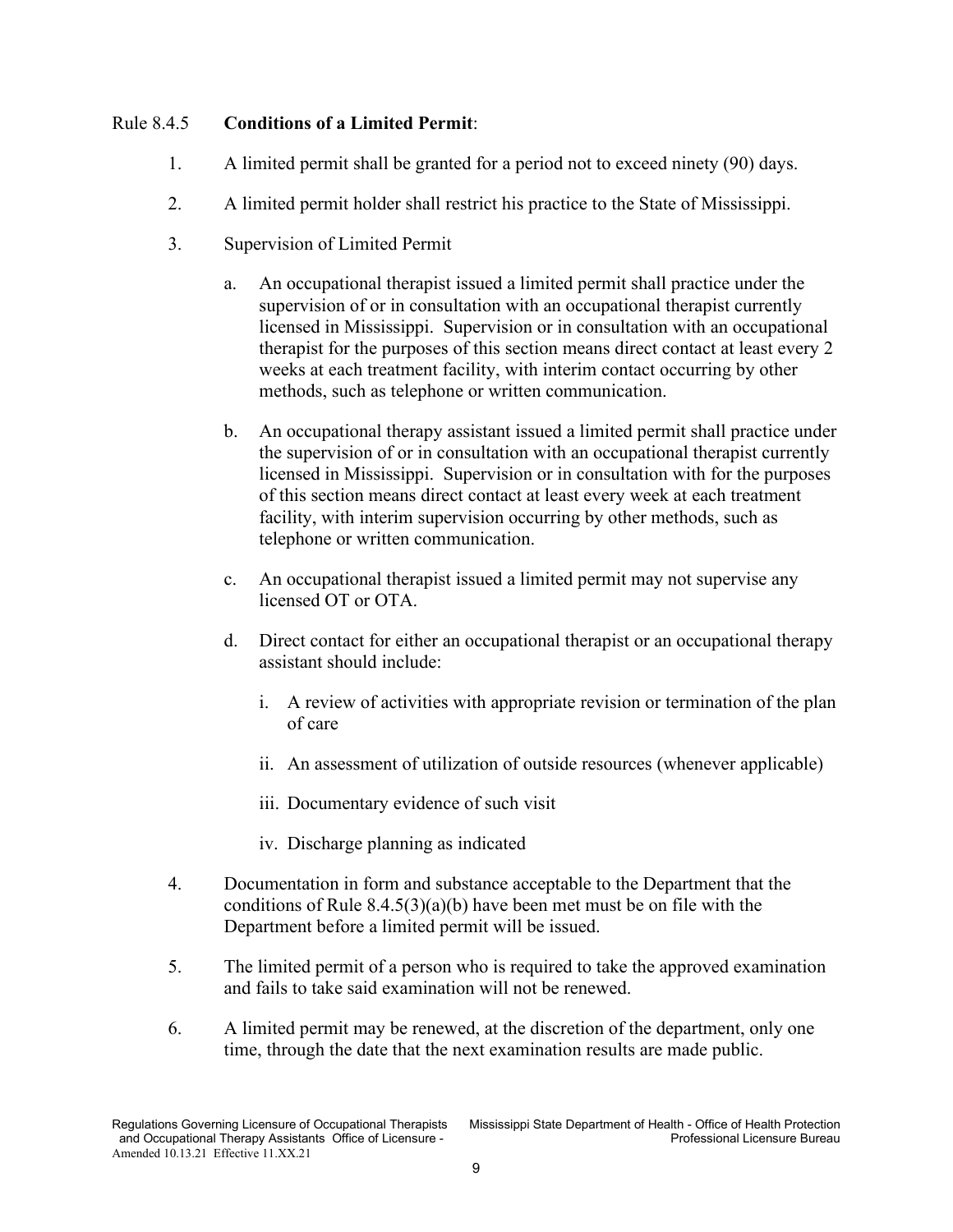7. Any person who has taken but not passed the required examination in another jurisdiction shall not be eligible for a limited permit.

# *SOURCE: Miss. Code Ann. §73-24-13*

#### <span id="page-13-0"></span>Rule 8.4.6 **Inactive License**:

- 1. A licensee may be granted inactive status upon filing a written request in form and content satisfactory to the department and upon payment of the required fee. A licensee granted inactive status shall not practice or hold himself or herself out as an occupational therapist or occupational therapy assistant and is not responsible for accruing the continuing education requirements.
- 2. A licensee granted inactive status for five (5) licensure years must successfully complete the following reentry requirements before resuming practice:
	- a. An American Occupational Therapy Association recognized reentry course
	- b. Practice under the supervision of a currently licensed occupational therapist for a period of ninety (90) calendar days.

#### *SOURCE: Miss. Code Ann. §73-24-13*

#### Rule 8.4.7 **Conditions of a Universal Occupational License**:

- 1. Notwithstanding any other provision of law, the Department shall issue a license as an occupational therapist or occupational therapy assistant at the same practice level to a person who establishes residence in this state if, upon application to the Department:
	- a. The applicant holds a current and valid license in good standing in another state in an occupation with a similar scope of practice, as determined by the Department, and has held this license from the occupational licensing board in the other state for at least one (1) year; and
	- b. There were minimum education requirements and, if applicable, work experience, examination, and clinical supervision requirements in effect, and the other state verifies that the applicant met those requirements in order to be licensed in that state; and
	- c. The applicant has not committed any act in the other state that would have constituted grounds for refusal, suspension, or revocation of a license to practice that occupation in Mississippi at the time the act was committed, and the applicant does not have a disqualifying criminal record as determined by the Department under Mississippi law; and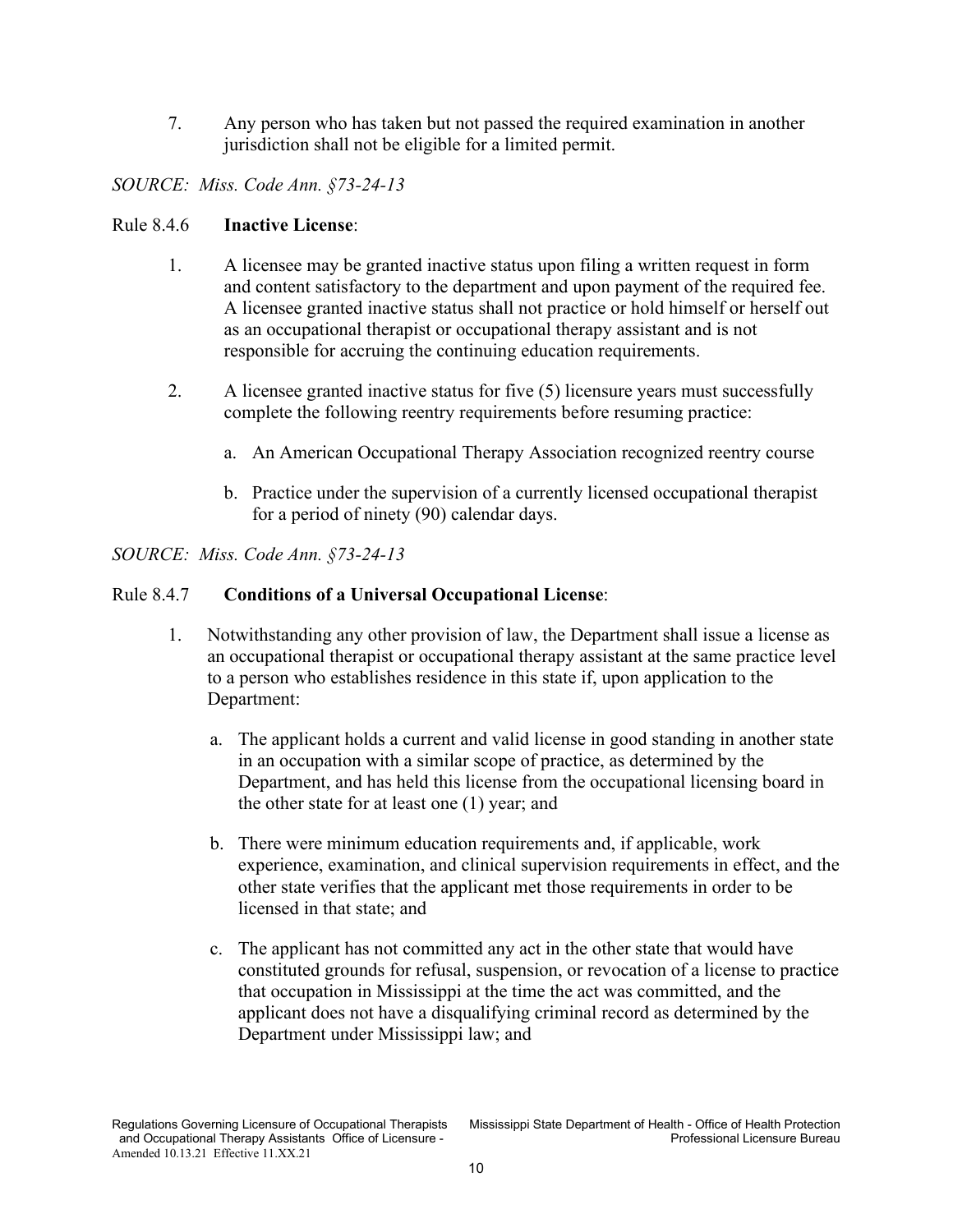- d. The applicant did not surrender a license because of negligence or intentional misconduct related to the applicant's work in the occupation in another state; and
- e. The applicant does not have a complaint, allegation, or investigation pending before an occupational licensing board or other board in another state that relates to unprofessional conduct or an alleged crime. If the applicant has a complaint, allegation, or investigation pending, the Department shall not issue or deny a license to the applicant until the complaint, allegation, or investigation is resolved, or the applicant otherwise satisfies the criteria for licensure in Mississippi to the satisfaction of the Department; and
- f. The applicant pays all applicable fees in Mississippi.
- 2. Notwithstanding any other law, the Department shall issue a license to an applicant in occupational therapy and at the same practice level, as determined by the Department, to a person who establishes residence in this state based on work experience in another state, if all the following apply:
	- a. The applicant worked in a state that does not use a license to regulate a lawful occupation, but Mississippi uses a license to regulate a lawful occupation with a similar scope of practice, as determined by the Department;
	- b. The applicant worked for at least three (3) years in the lawful occupation; and
	- c. The applicant satisfies the provisions of paragraphs (c) through (f) of Rule  $8.4.7(1)$ .
- 3. The Department may require an applicant to pass a jurisprudential examination specific to relevant state laws in Mississippi that regulate occupational therapy if the issuance of a license in Mississippi requires an applicant to pass a jurisprudential examination specific to relevant state statutes and administrative rules in Mississippi that regulate occupational therapy.
- 4. The Department may require proof of residency. Residence may be established by demonstrating proof of a state-issued identification card or one (1) of the following:
	- a. Current Mississippi residential utility bill with the applicant's name and address;
	- b. Documentation of the applicant's current ownership, or current lease of a residence in Mississippi;
	- c. Documentation of current in-state employment or a notarized letter of the promise of employment of the applicant or his or her spouse; or
	- d. Any verifiable documentation demonstrating Mississippi residency.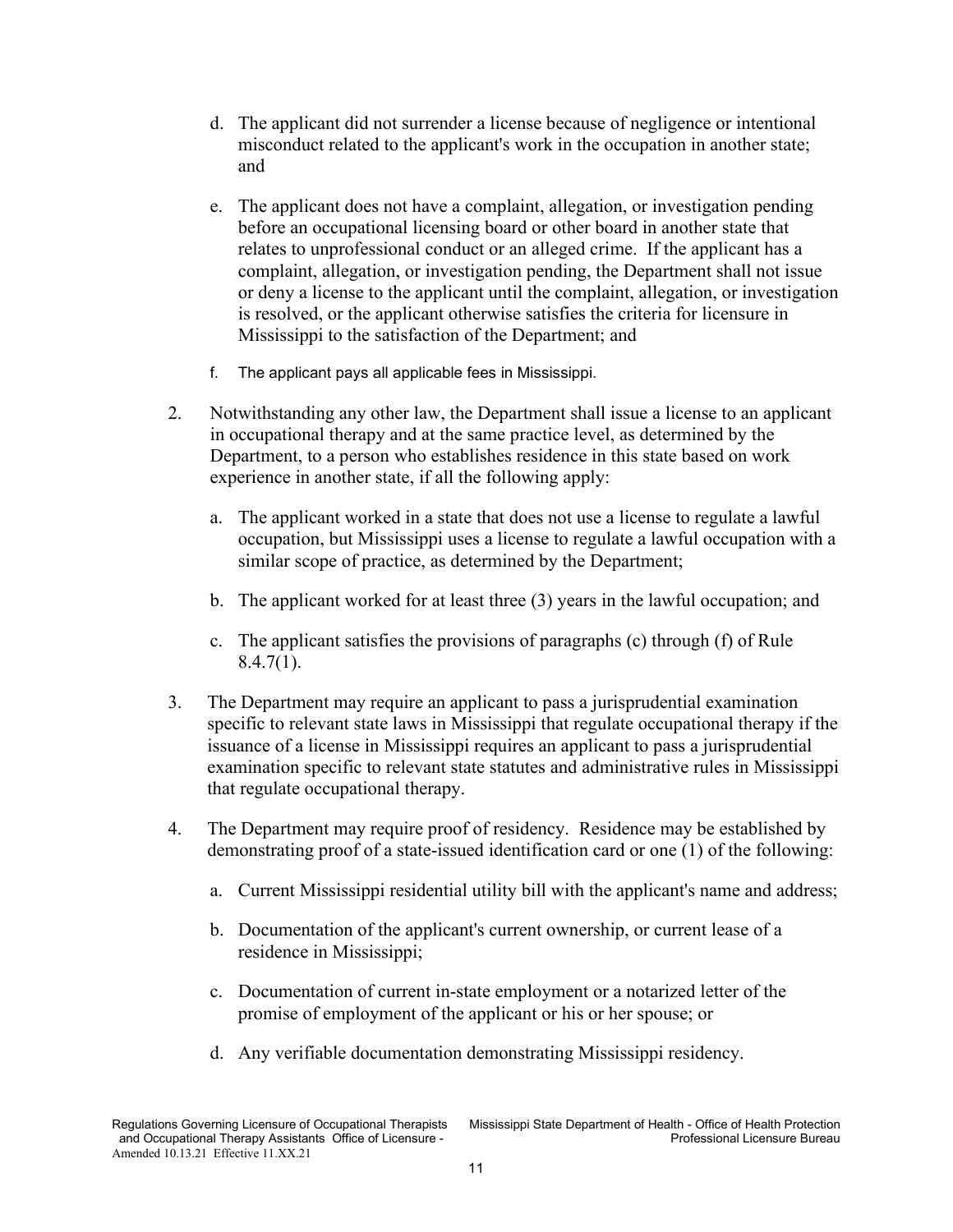- 5. A license issued under this section is valid only in this state and does not make the person eligible to be part of an interstate compact.
- 6. The Department shall issue or deny the license to the applicant within one hundred twenty (120) days after receiving an application.
- 7. If the application requires longer than two (2) weeks to process, the Department shall issue a temporary practice permit within thirty (30) days after receiving the application if the applicant submits an affidavit, under penalties of perjury, affirming that he or she satisfies the provisions of Rule 8.4.7(3) or Rule 8.4.7(4) and pays all applicable fees as required by Rule 8.4.7(1)(f).
	- a. The applicant may practice under the temporary permit until a license is granted, or until a notice to deny the license is issued, in accordance with rules adopted by the Department. A temporary license will expire in three hundred sixty-five (365) days after its issuance if the applicant fails to satisfy the requirement for licensure in Rule 8.4.7(1) through Rule 8.4.7(3), as applicable.
- 8. The Department shall grant a license to any person certified prior to July 1, 1988, as an Occupational Therapist Registered (OTR) or a Certified Occupational Therapy Assistant (COTA) by the American Occupational Therapy Association (AOTA). The Department may waive the examination, education, or experience requirements and grant a license to any person certified by AOTA after July 1, 1988, if the Department determines the requirements for such certification are equivalent to the requirements for licensure in these Regulations.
- 9. The Department may waive the examination, education, or experience requirements and grant a license to any applicant who shall present proof of current licensure as an occupational therapist or occupational therapy assistant in another state, the District of Columbia, or territory of the United States which requires standards for licensure considered by the Department to be equivalent to the requirements for licensure of this chapter. The issuance of a license by reciprocity to a militarytrained applicant, military spouse, or person who establishes residence in this state shall be subject to the provisions of Section §73-50-1 or §73-50-2 of the Mississippi Code of 1972, as applicable.
- 10. Foreign-trained occupational therapists and occupational therapy assistants shall satisfy the examination requirements of Miss. Code Ann. §73-24-19. The Department shall require foreign-trained applicants to furnish proof of good moral character and completion of educational and supervised fieldwork requirements substantially equal to those contained in Miss. Code Ann. §73-24-19 before taking the examination.
- 11. Denial of Universal License
	- a. The applicant may appeal any of the following decisions of the Department to a court of general jurisdiction: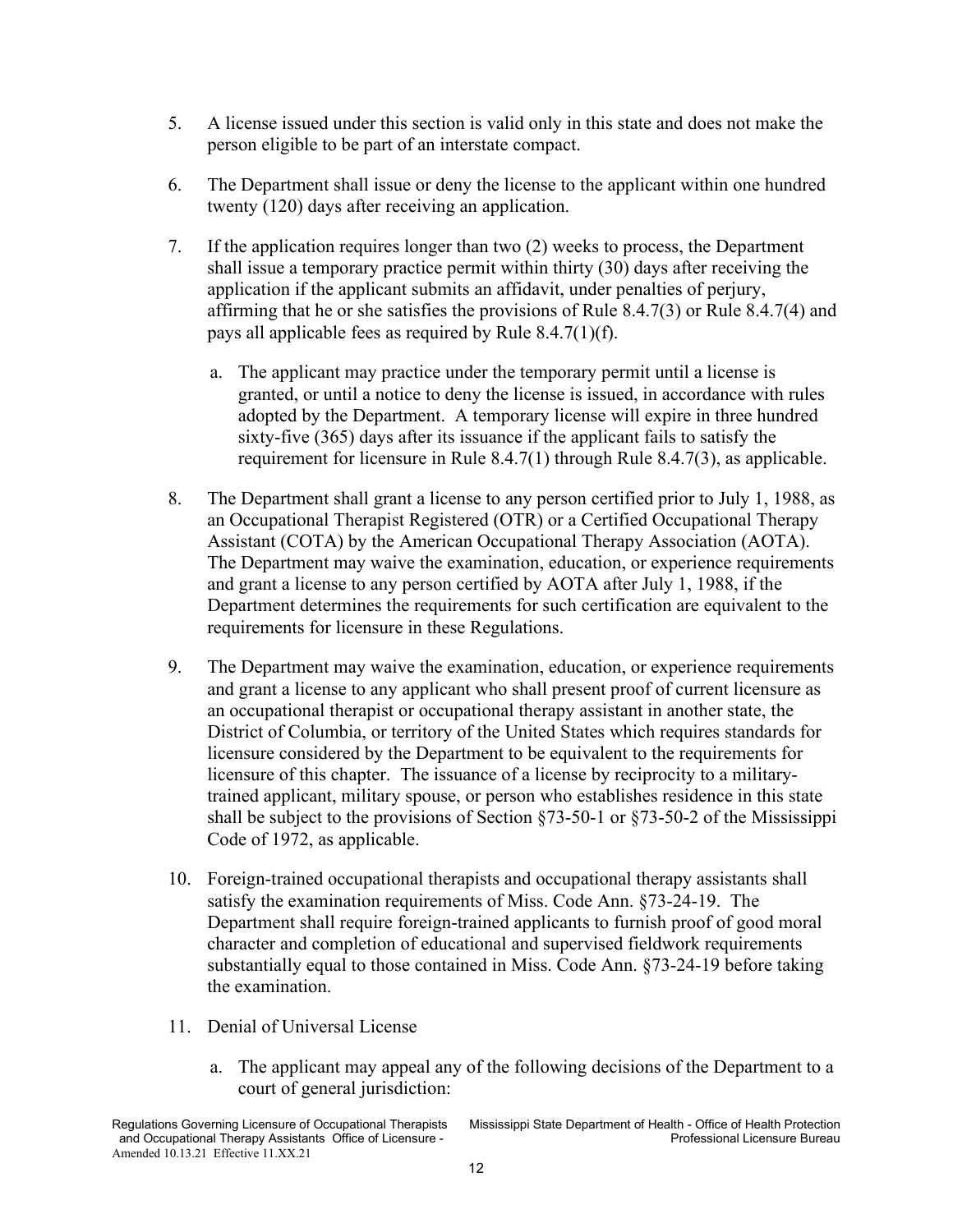- (i) Denial of a license;
- (ii) Determination of the occupation;
- (iii) Determination of the similarity of the scope of practice of the license issued; or
- (iv) Other determinations under this section.
- b. The court shall determine all questions of law, including the interpretation of a constitutional or statutory provision or a rule adopted by the Department, without regard to any previous determination that may have been made on the question in any action before the Department.

Rule 8.4.8 **Abandonment**: An application shall be deemed abandoned by the Department if, after six (6) months from the date of filing, the requirements for licensing have not been completed and submitted to the Department.

*SOURCE: Miss. Code Ann. §73-24-13SOURCE: Miss. Code Ann. §73-24-13*

#### <span id="page-16-0"></span>**Subchapter 5: Professional Identification**

<span id="page-16-1"></span>Rule 8.5.1 **Titles and Abbreviations:** It is unlawful for any person who is not licensed under these regulations as an occupational therapist or as an occupational therapy assistant, or whose license has been suspended or revoked, to in any manner represent himself as someone who provides occupational therapy services, or use , in connection with his name or place of business the words "occupational therapist," "licensed occupational therapy assistant," or the letters "O.T.","O.T.L.","L.O.T. "O.T.R.," "O.T.A." or O.T.A.L. "C.O.T.A." or any other words, letters, abbreviations or insignia indicating or implying that he is an occupational therapist or an occupational therapy assistant or that he provides occupational therapy services; or to show in any way, orally, in writing, in print or by sign, directly or by implication, or to represent himself as an occupational therapist or an occupational therapy assistant, or someone who provides occupational therapy services.

*SOURCE: Miss. Code Ann. §73-24-13*

<span id="page-16-2"></span>Rule 8.5.2 **Production and Display of License:** A person licensed to practice occupational therapy in Mississippi shall be issued a "Certificate of Licensure" and "License Identification Letter." The licensee shall prominently display the "Certificate of Licensure" or copy thereof at their place(s) of employment.

*SOURCE: Miss. Code Ann. §73-24-13*

and Occupational Therapy Assistants Office of Licensure -Amended 10.13.21 Effective 11.XX.21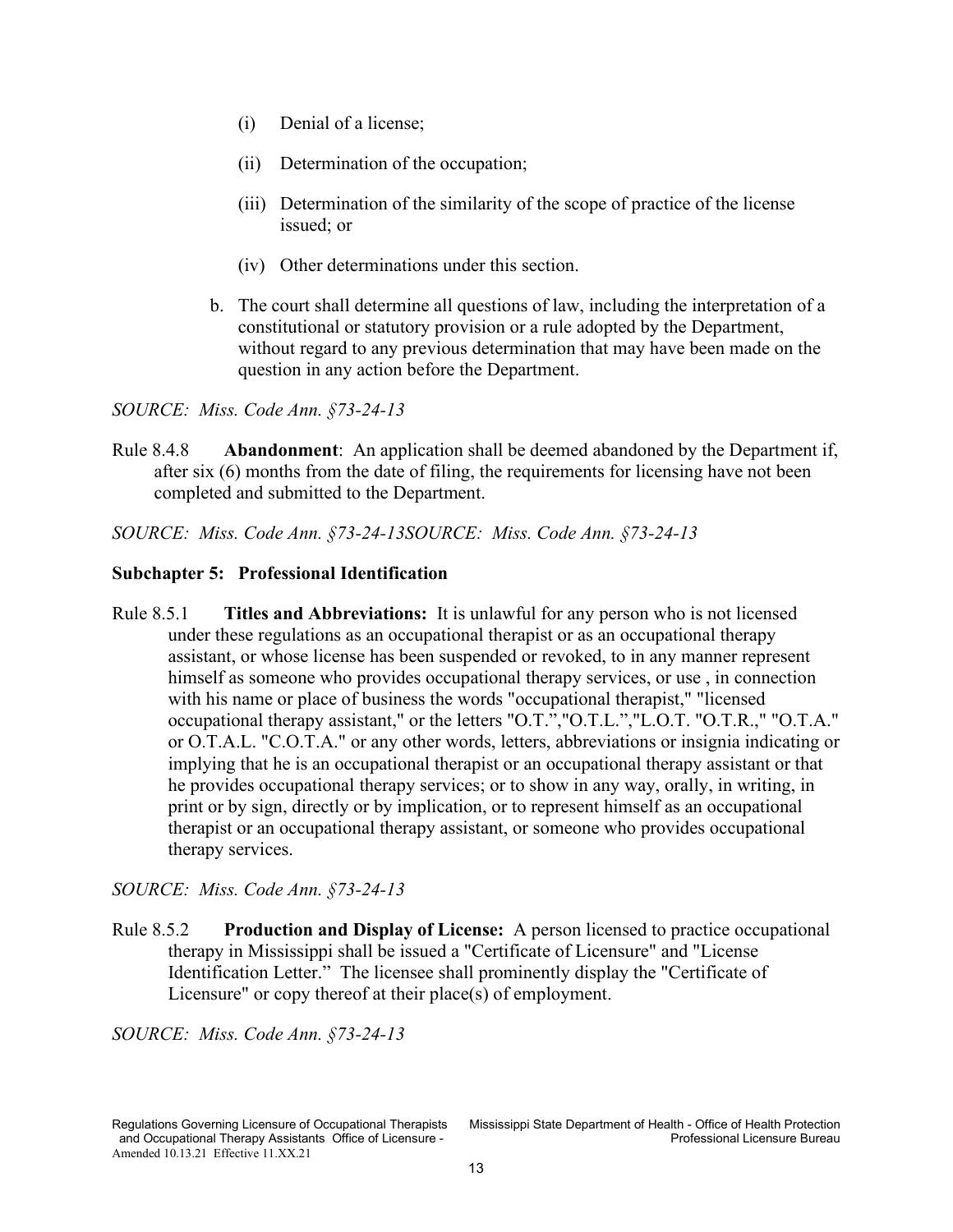# <span id="page-17-0"></span>**Subchapter 6: Renewal of License**

# <span id="page-17-1"></span>Rule 8.6.1 **General Provisions**:

- 1. The Board shall issue licenses which shall be subject to renewal biennially.
- 2. The licensure period shall be construed as May 1 through April 30 of even numbered years.

*SOURCE: Miss. Code Ann. §73-24-13*

- <span id="page-17-2"></span>Rule 8.6.2 **Procedure for Renewal of License:** The Department shall mail renewal notices, approximately sixty (60) days prior to the end of the licensure period, to the last home address registered with the Department, to the persons to whom licenses were issued or renewed during the preceding licensure period. The licensee shall:
	- 1. complete the renewal form(s);
	- 2. submit proof of continuing education credit as detailed in Subchapter 7 of these regulations;
	- 3. pay the renewal fee; and
	- 4. file the above with the Department prior to the end of the licensure period.

*SOURCE: Miss. Code Ann. §73-24-13*

#### <span id="page-17-3"></span>Rule 8.6.3 **Failure to Renew**:

- 1. A licensee who does not file, with the Department, his renewal application prior to the end of the licensure period will be deemed to have allowed his license to lapse. Said license may be reinstated by the Department, in its discretion, by the payment of the renewal fee, the late renewal/reinstatement fee, and the required continuing education hours provided said application for renewal is made within two (2) years after its last expiration date.
- 2. A license may not be reinstated after having lapsed for two (2) consecutive years. A new application must be made and the licensure regulations in effect at that time must be met.

*SOURCE: Miss. Code Ann. §73-24-13*

# <span id="page-17-4"></span>**Subchapter 7: Continuing Education (CE)**

<span id="page-17-5"></span>Rule 8.7.1 **Definition and philosophy:** Each individual licensed as an occupational therapist or occupational therapy assistant is responsible for optimum service to the consumer and is accountable to the consumer, the employer, and the profession for evidence of maintaining high levels of skill and knowledge. Continuing education is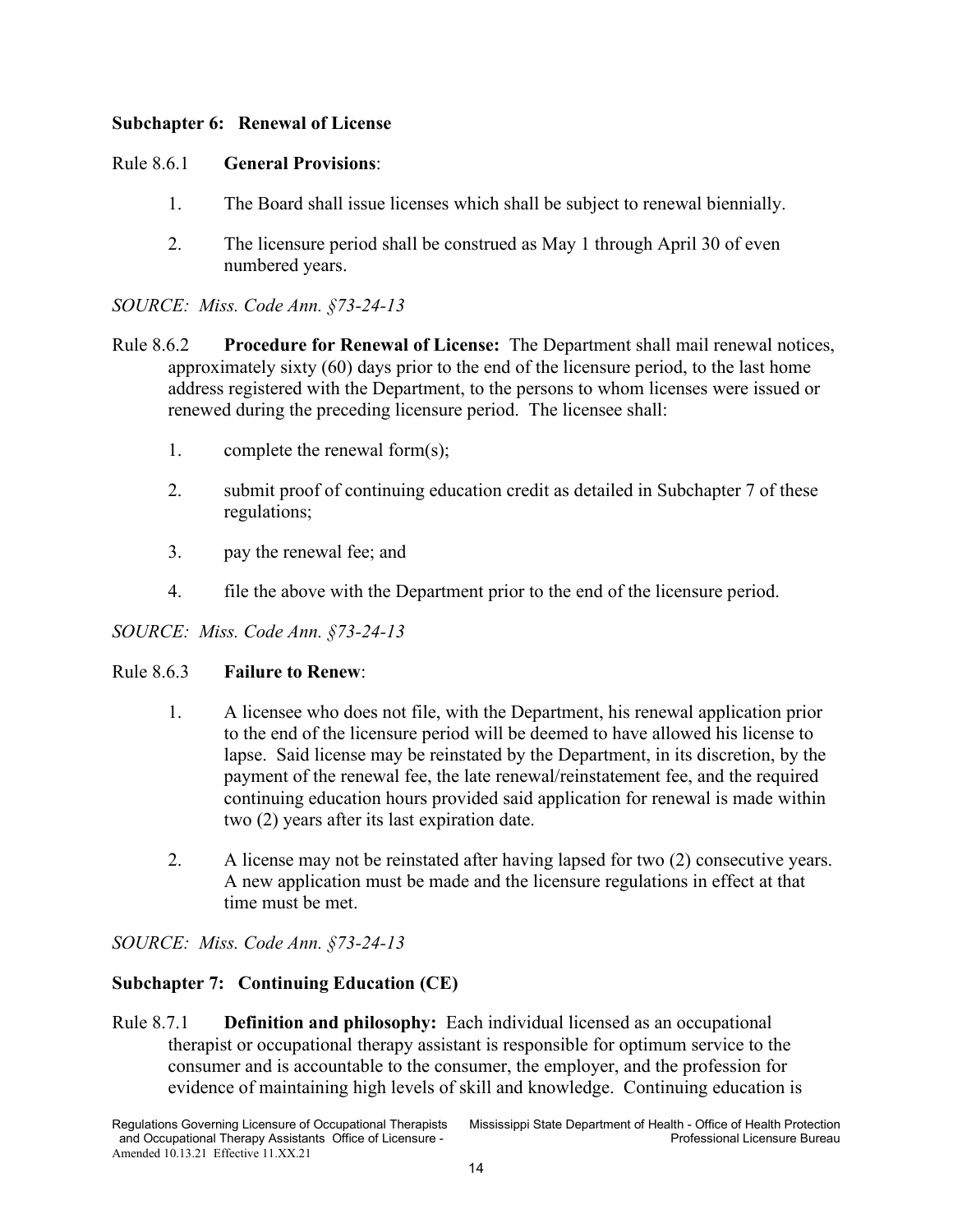defined as education beyond the basic preparation required for entry into the profession, directly related to the performance and practice of occupational therapy.

# *SOURCE: Miss. Code Ann. §73-24-13*

#### <span id="page-18-0"></span>Rule 8.7.2 **Requirements**:

- 1. Regulations set the requirement of 20 contact hours (CH) or 2 Continuing Education Units (CEU) to be accrued during the licensure period. No carryover of continuing education hours from one licensure period to another shall be allowed. At least 30 percent (6 Contact Hours or .6 CEU) of the required continuing education must be directly related to the clinical practice of occupational therapy. The six (6) contact hours related to clinical practice shall be live face-to-face training i.e., no internet training, video training, television training, etc. Of the remaining required 14 hours of training, 50 percent or 7 hours may be non live face-to-face training. Non live training may include home study courses, video, internet, etc. All training shall be from approved sources.
- 2. Individuals applying for initial licensure within a licensing term must accrue continuing education hours on a prorated scale. Written notification of required hours will be sent to the applicant at the time of licensure.
- 3. Persons who fail to accrue the required continuing education hours shall be issued a CE probationary license for the licensure term. Failure to accrue the required hours during the CE probationary period will result in the revocation of the license. Hours accrued are first credited for the delinquent hours lacking from the previous licensure period, and then applied to the current (CE probationary) licensing period.
- 4. CE probationary licenses will be issued for one licensure term only. No ensuing license may be CE probationary as a result of not meeting continuing education requirements.

- <span id="page-18-1"></span>Rule 8.7.3 **Content Criteria:** The content must apply to the field of occupational therapy and performance and must be designed to meet one of the following goals:
	- 1. Update knowledge and skills required for competent performance beyond entry level as described in current legislation and regulations.
	- 2. Allow the licensee to enhance his knowledge and skills.
	- 3. Provide opportunities for interdisciplinary learning.
	- 4. Extend limits of professional capabilities and opportunities.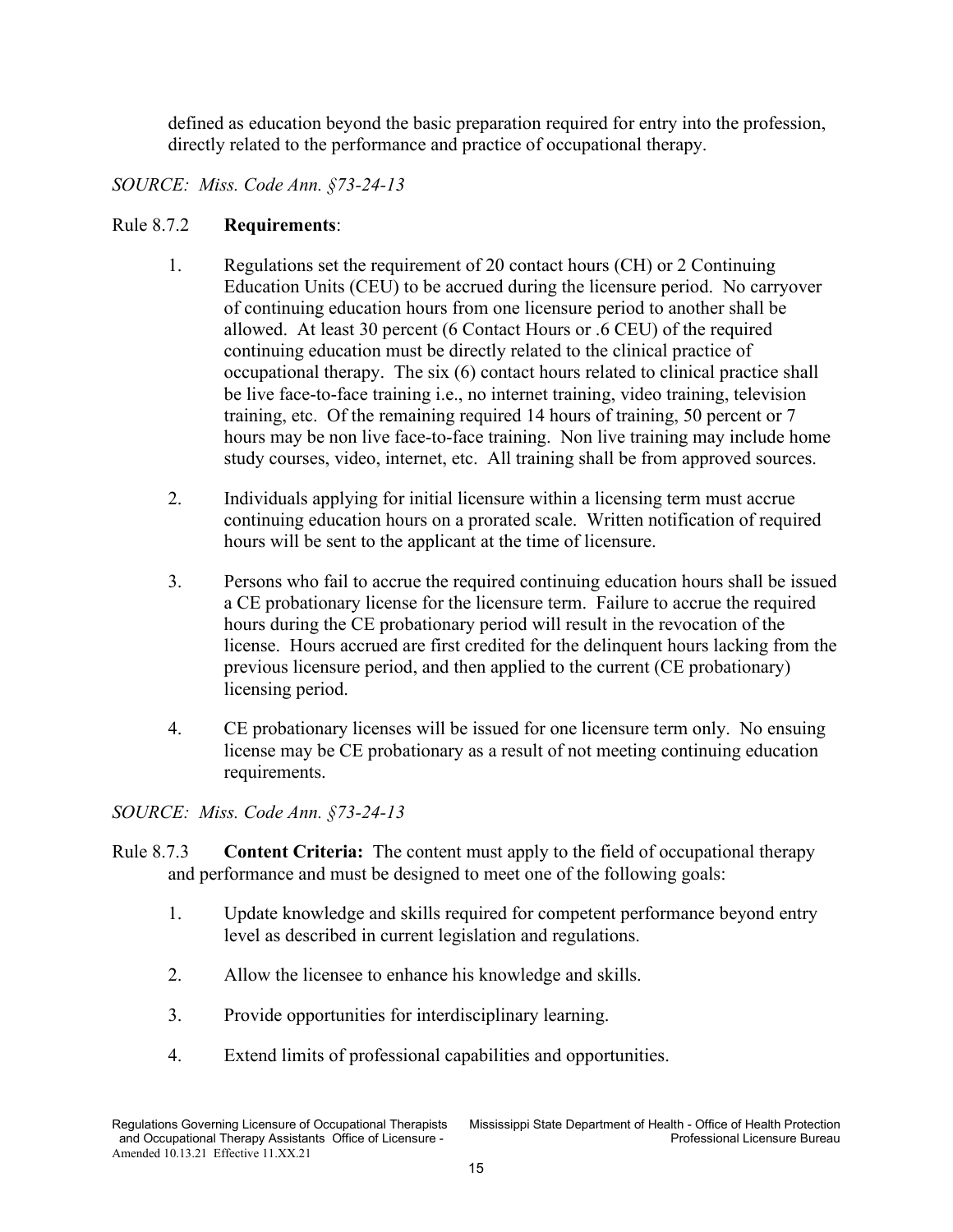5. Facilitate personal contributions to the advancement of the profession.

- <span id="page-19-0"></span>Rule 8.7.4 **Sources of Continuing Education:** Continuing education hours may be accrued from the following sources, when the content of the programs relates to the profession of occupational therapy:
	- 1. Attendance at educational programs:
		- a. Attendance at educational programs where continuing education credit is given and approved by the Mississippi Occupational Therapy Association (MSOTA).
		- b. Attendance at educational programs where continuing education credit is given and approved by the American Occupational Therapy Association (AOTA), including other state association educational programs.
		- c. Attendance at educational programs where continuing education credit is given and/or approved by the National Board for Certification in Occupational Therapy (NBCOT).
		- d. Attendance at educational programs where continuing education credit is given and approved by the American Medical Association (AMA) and its components.
		- e. Attendance at other programs approved for continuing education credit by AOTA, AMA, APTA, ASHA, or their components.
		- f. Attendance at educational programs where continuing education credit is given and approved by accredited universities or colleges.
		- g. Attendance at educational programs where continuing education credit is given and approved by a licensure authority of any jurisdiction in the United States for occupational therapy.
		- h. Attendance at educational programs where continuing education credit is given and approved by the American Physical Therapy Association (APTA), including other state association educational programs.
		- i. Attendance at educational programs where continuing education credit is given and approved by the American Speech and Hearing Association (ASHA), including other state association educational programs.
		- j. A course/provider not approved by one of the organizations listed in Rule 8.7.4(1) will not be accepted as continuing education for licensure renewal purposes. A course not approved by an organization listed in this section of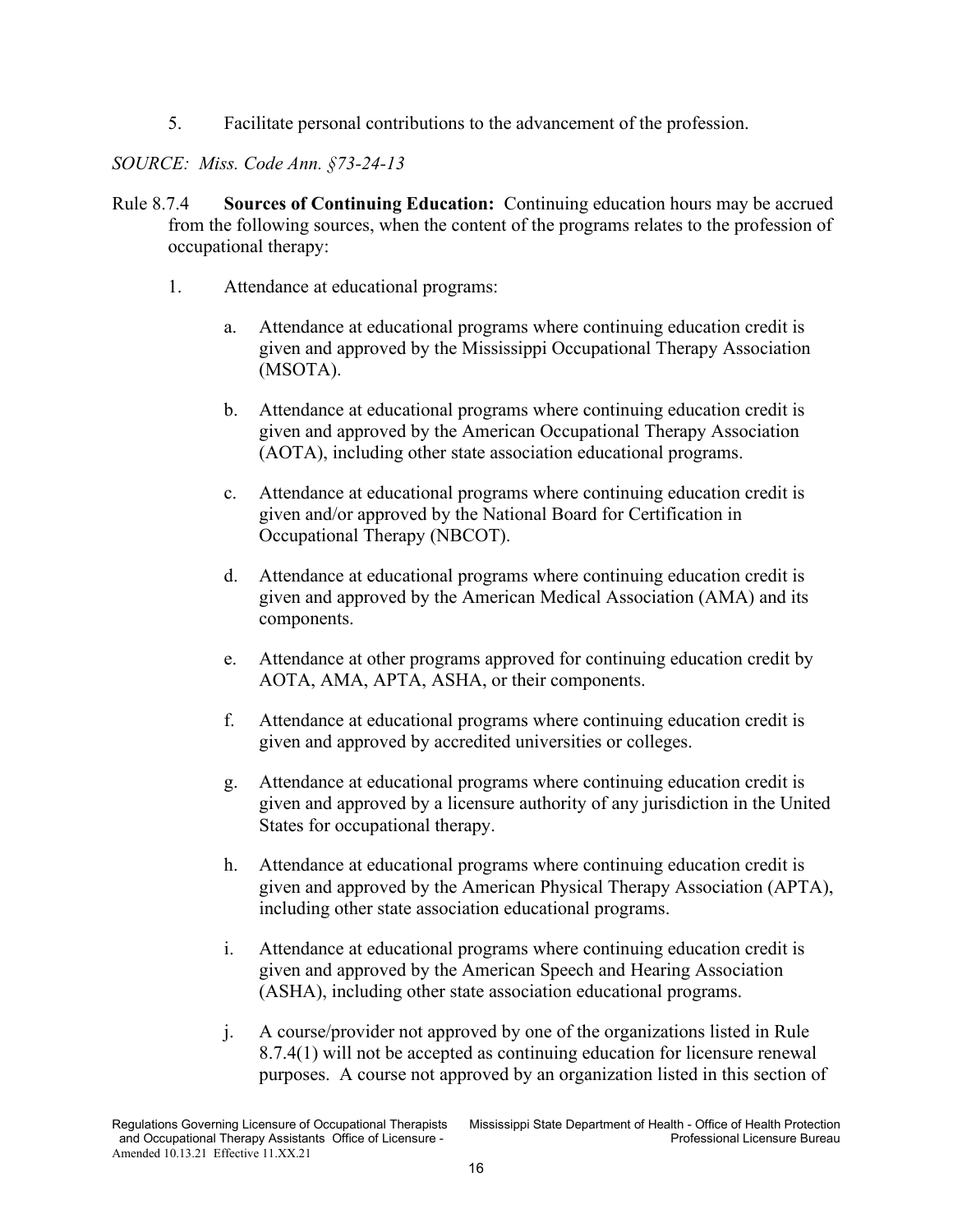the regulations may be reviewed by the department. Contact the department for information.

- 2. Presentations made before recognized groups of occupational therapists, medical practitioners, or other health related professionals and directly related to the profession of occupational therapy. To be considered for continuing education credit, material outline and a synopsis must be submitted to the Department prior to the presentation date. Notice of approval or disapproval will be sent following a review by the Department. For approved presentations, the presenter may accrue one (1) hour of continuing education credit for each hour of the actual presentation, and one (1) hour of preparation time, for a total of (2) two hours. Presenter credit is given one (1) time only, even though the session may be presented multiple times. No more than 30% of total required hours may be accrued through presentations.
- 3. Academic course work:
	- a. Academic course work taken for credit from a regionally accredited college or university. The courses must relate to the profession of occupational therapy. One academic semester hour shall be equivalent to fifteen (15) clock hours for continuing education credit. No more than fifty percent (50%) of total required hours may be accrued through academic course work. Undergraduate level courses are acceptable only when they can be demonstrated to update or enhance competency in licensee's specific practice field, and documented that course work has not been taken previously, to the satisfaction of the department. Graduate level courses are acceptable for occupational therapists. Undergraduate courses are acceptable for occupational therapy assistants.
	- b. Academic course work taken by an OT/OTA for credit toward an advanced degree in occupational therapy may be counted as meeting the full continuing education requirements.
- 4. Home Study Courses approved by the department.
- 5. Professional publications where the licensee is an author. To be considered for continuing education credit, a reprint of the published article must be submitted to the department. Notice of approval or disapproval will be sent out after review by the department. A maximum of 3 contact hours may be accrued through professional publication.
- 6. Supervision of Level I and Level II occupational therapy and occupational therapy assistant students by a Mississippi licensed OT. The total number of supervision hours may not exceed 12 hours.
	- a. Supervision of Level I occupational therapy and occupational therapy assistant students. To be considered for continuing education credit, full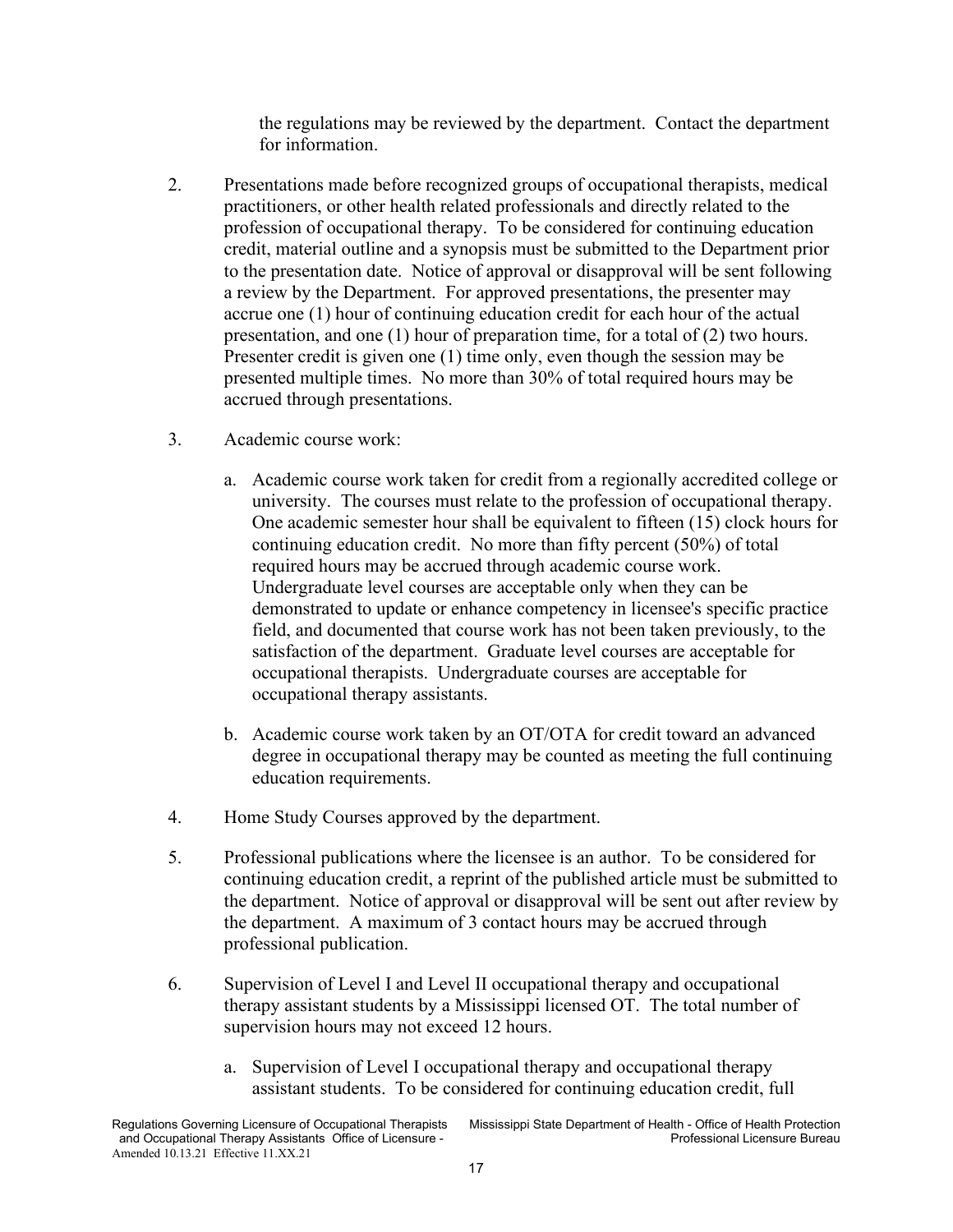direct supervision of a student must be performed for a complete clinical rotation. The educational institution must provide written documentation of the supervision. One continuing education hour per student supervised will be awarded for the full supervision. No more than a maximum of twelve (12) hours may be accrued under this provision during a licensure period. Only the primary supervisor is eligible to receive continuing education credit under this provision.

- b. Supervision of Level II occupational therapy and occupational therapy assistant students. To be considered for continuing education credit, full direct supervision of a student must be performed for a complete clinical rotation. The educational institution must provide written documentation of the supervision. One continuing education hour per week of supervision per student supervised will be awarded for the full supervision. Co-supervision is acceptable. The supervising OT(s) shall record dates and times when acting as primary student supervisor. Supervision of more than one student at a time is acceptable. The supervising OT(s) shall record dates and times of supervision provided to each student. No more than a maximum of twelve (12) hours may be accrued under this provision during a licensure period.
- 7. Specific **UNACCEPTABLE** activities include:
	- a. All in-service programs not approved under Rule 8.7.4(1) of these regulations.
	- b. Orientation to specific work-site programs dealing with organizational structures, processes, or procedures.
	- c. Meetings for purposes of policy decision.
	- d. Non-educational meetings at annual conferences, chapter, or organizational meetings.
	- e. Entertainment or recreational meetings or activities.
	- f. Committee meetings, holding of office, serving as an organizational delegate.
	- g. CPR education.
	- h. Self-directed studies other than those previously outlined.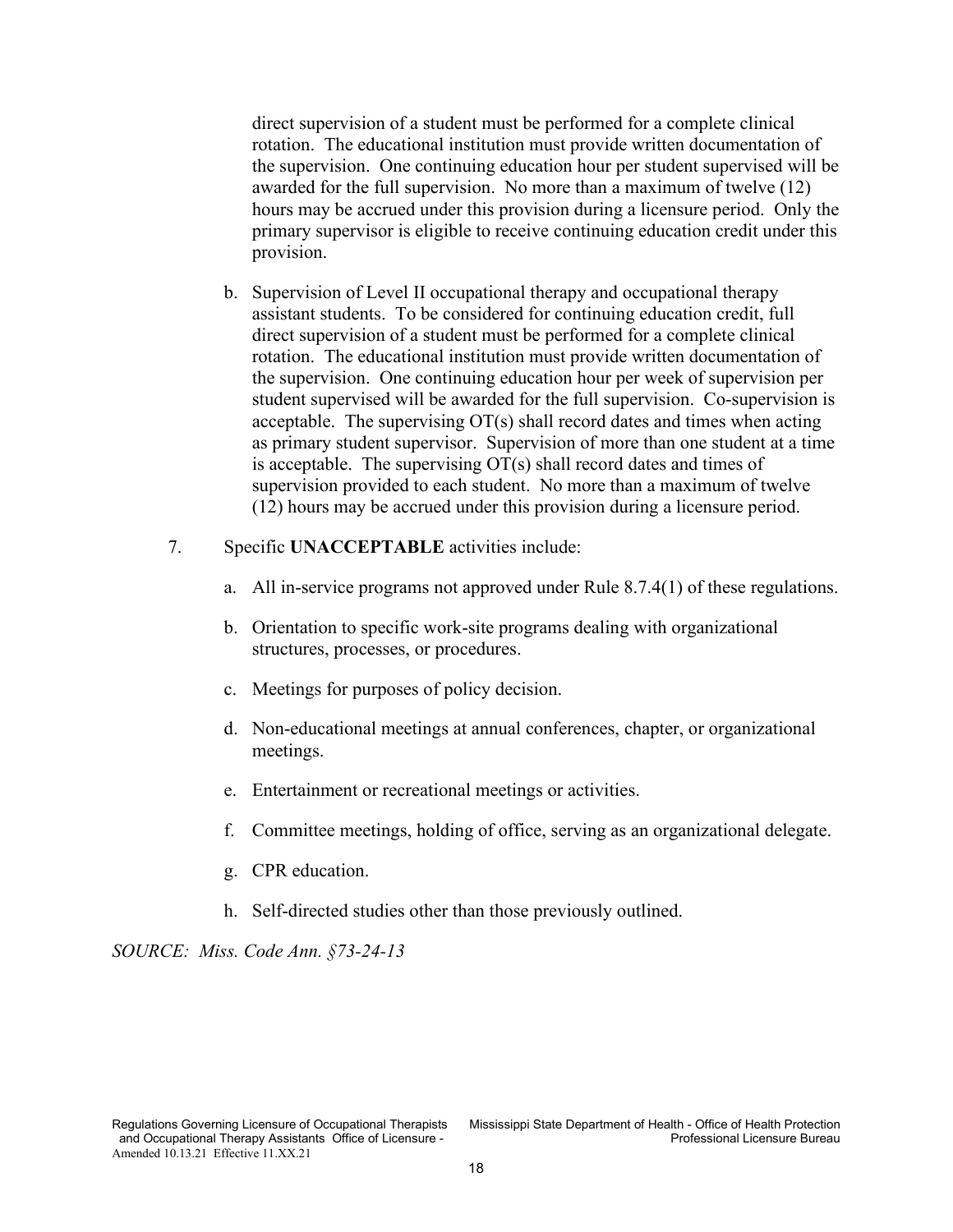- <span id="page-22-0"></span>Rule 8.7.5 **Reporting Procedures for Continuing Education:** It is the responsibility of the licensee to insure that the following criteria are met with respect to continuing education credit:
	- 1. Attendance at seminars, workshops, presentations, etc., approved by an organization listed in Rule 8.7.4(1) is automatically accepted for credit unless sessions are duplicated. Verification of attendance may be made by submitting a continuing education certificate (must include source, number of continuing education hours and date of attendance) and proof of approval for the program/provider.
	- 2. Credit for presentations: Submit a copy of the Department's approval letter.
	- 3. Academic course work credits must meet the content criteria in Rule 8.7.3, and must be accompanied by a course description from the college or university catalog and a copy of the transcript or final grade report. A minimum course grade of "C" is required for CE credit.
	- 4. Home Study Course: A certificate of completion must be submitted to receive continuing education credit.
	- 5. Publication: A letter of approval from the department.

# <span id="page-22-1"></span>**Subchapter 8: Revocation, Suspension and Denial of License**

- <span id="page-22-2"></span>Rule 8.8.1 **Standards of Conduct:** Licensees subject to these regulations shall conduct their activities, services, and practice in accordance with this section. Licensees may be subject to the exercise of the disciplinary sanctions enumerated in Rule 8.8.6 of these regulations if the Department finds that a licensee is guilty of any of the following:
	- 1. Negligence in the practice or performance of professional services or activities.
	- 2. Engaging in dishonorable, unethical, or unprofessional conduct of a character likely to deceive, defraud, or harm the public in the course of professional services or activities.
	- 3. Perpetrating or cooperating in fraud or material deception in obtaining or renewing a license or attempting the same.
	- 4. Being convicted of any crime which has a substantial relationship to the licensee's activities and services or an essential element of which is misstatement, fraud, or dishonesty.
	- 5. Being convicted of any crime which is a felony under the laws of this state or the United States.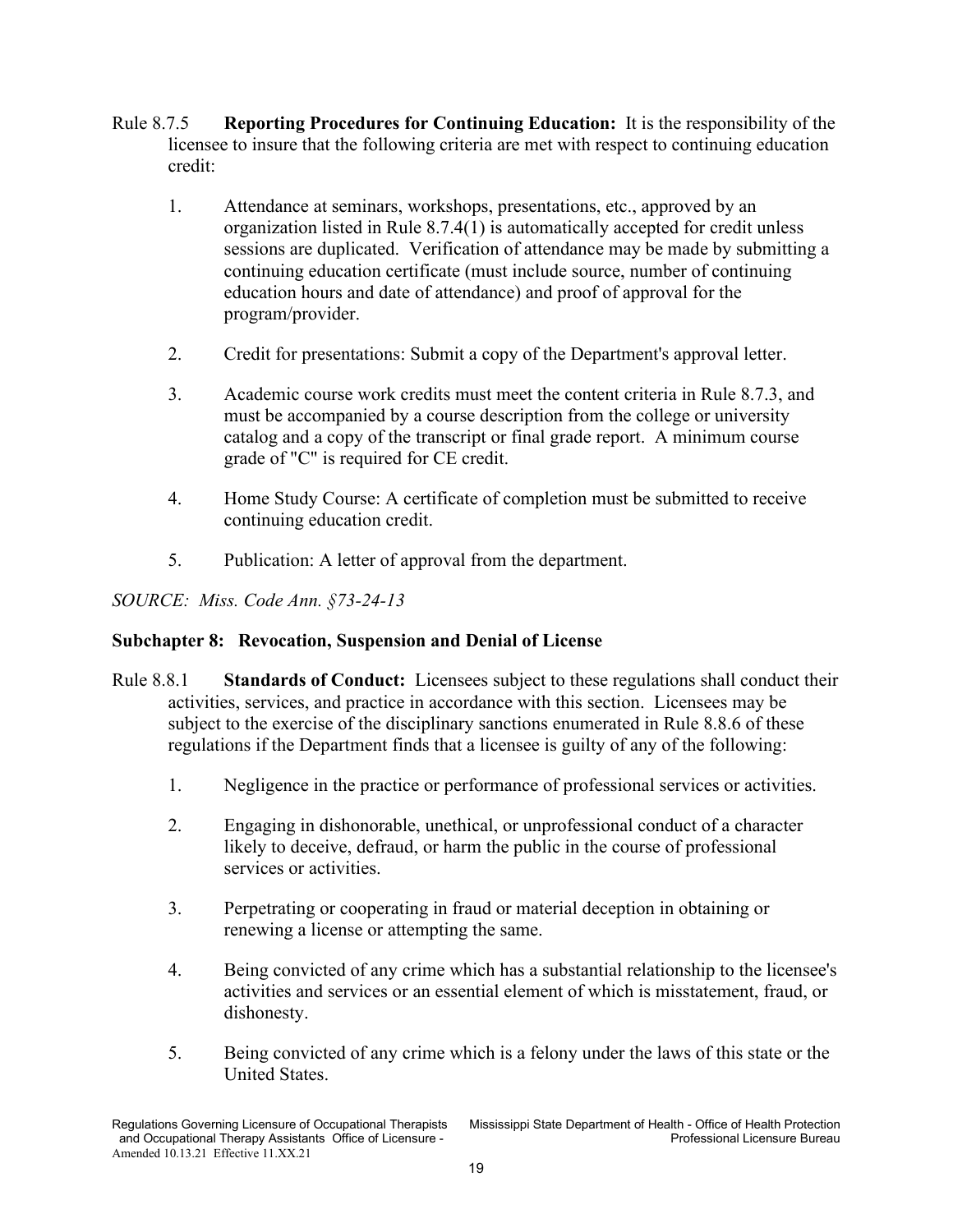- 6. Engaging in or permitting the performance of unacceptable services personally or by others working under the licensee's supervision due to the licensee's deliberate or negligent act or acts or failure to act, regardless of whether actual damage or damages to the public is established.
- 7. Continued practice although the licensee has become unfit to practice as a occupational therapist or occupational therapy assistant due to:
	- a. failure to keep abreast of current professional theory or practice; or
	- b. physical or mental disability; the entry of an order or judgment by a court of competent jurisdiction that a licensee is in need of mental treatment or is incompetent shall constitute mental disability; or
	- c. addiction or severe dependency upon alcohol or other drugs which may endanger the public by impairing the licensee's ability to practice.
- 8. Having disciplinary action taken against the licensee's license in another state.
- 9. Making differential, detrimental treatment against any person because of race, color, creed, sex, religion, or national origin.
- 10. Engaging in lewd conduct in connection with professional services or activities.
- 11. Engaging in false or misleading advertising.
- 12. Contracting, assisting, or permitting unlicensed persons to perform services for which a license is required under these regulations.
- 13. Violation of any probation requirements placed on a license by the Board.
- 14. Revealing confidential information except as may be required by law.
- 15. Failing to inform clients of the fact that the client no longer needs the services or professional assistance of the licensee.
- 16. Charging excessive or unreasonable fees or engaging in unreasonable collection practices.
- 17. For treating or attempting to treat ailments or other health conditions of human beings other than by occupational therapy as authorized by these regulations.
- 18. For applying or offering to apply occupational therapy as an occupational therapist within the scope of occupational therapy, or for acting as an occupational therapy assistant other than under the supervision or in consultation with a licensed occupational therapist.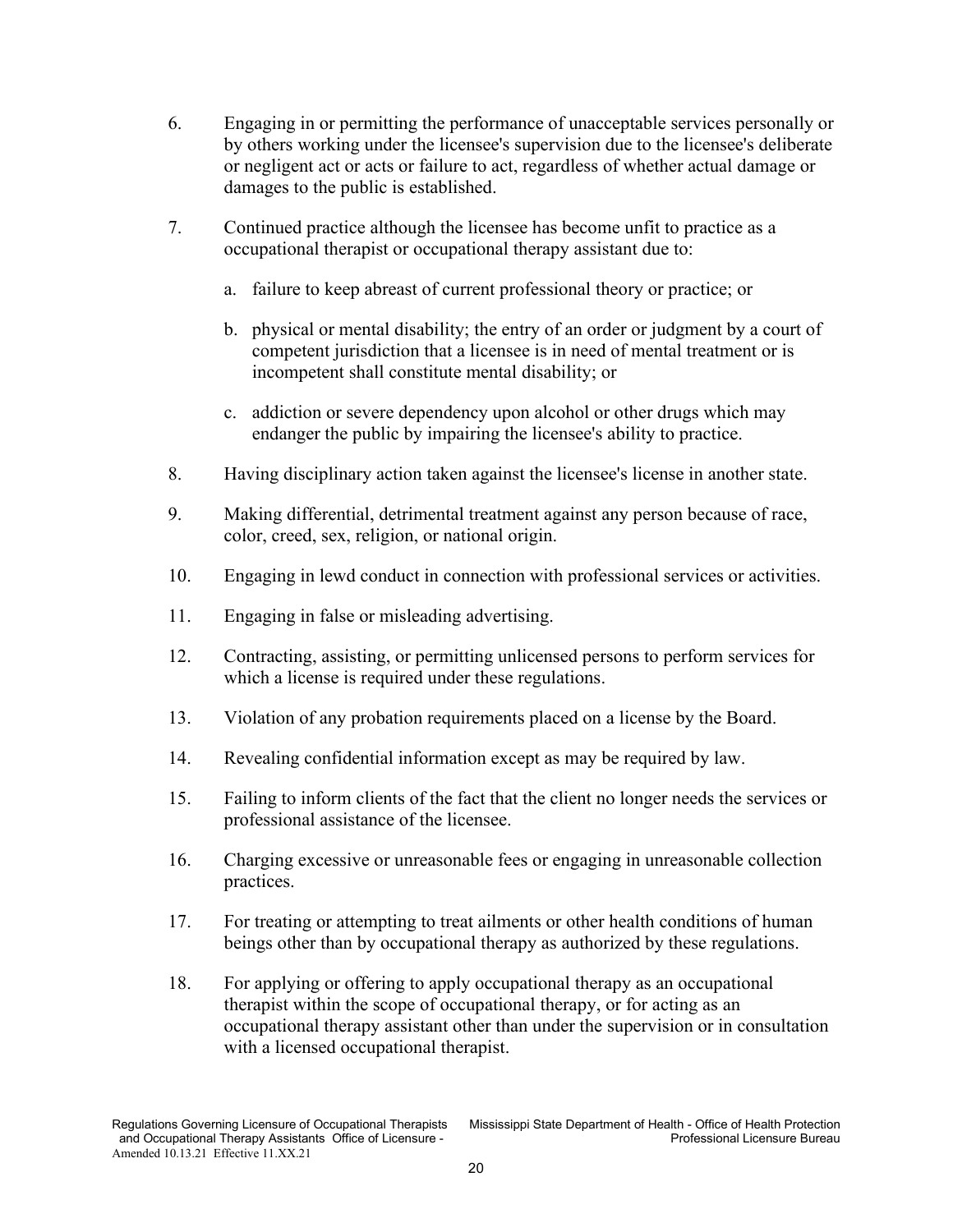- 19. Violations of the current code of ethics for occupational therapists and occupational therapy assistants adopted by the American Occupational Therapy Association or its successor organization.
- 20. Violations of any rules or regulations promulgated pursuant to these regulations.
- 21. Has engaged in any conduct considered by the Board to be detrimental to the profession of occupational therapy.
- 22. The Department may order a licensee to submit to a reasonable physical or mental examination if the licensee's physical or mental capacity to practice safely is at issue in a disciplinary proceeding. Failure to comply with a board order to submit to a physical or mental examination shall render a licensee subject to the summary suspension procedures described in Rule 8.8.2 of these regulations.

#### <span id="page-24-0"></span>Rule 8.8.2 **Summary Suspension**:

- 1. The Department may summarily suspend a license without a hearing, simultaneously with the filing of a formal complaint and notice of hearing, if the Department determines that:
	- a. the health, safety, or welfare of the general public is in immediate danger; or
	- b. the licensee's physical capacity to practice his profession is in issue; or
	- c. the licensee's mental capacity to practice his profession is in issue.
- 2. If the Department summarily suspends a license, a hearing must begin within twenty (20) days after such suspension begins, unless continued at the request of the licensee.

- <span id="page-24-1"></span>Rule 8.8.3 **Complaints:** All complaints concerning a licensee, his business, or professional practice, shall be reviewed by the Department. Each complaint received shall be logged, recording at a minimum the following information:
	- 1. licensee's name;
	- 2. name of the complaining party, if known;
	- 3. date of complaint;
	- 4. brief statement of complaint; and
	- 5. disposition.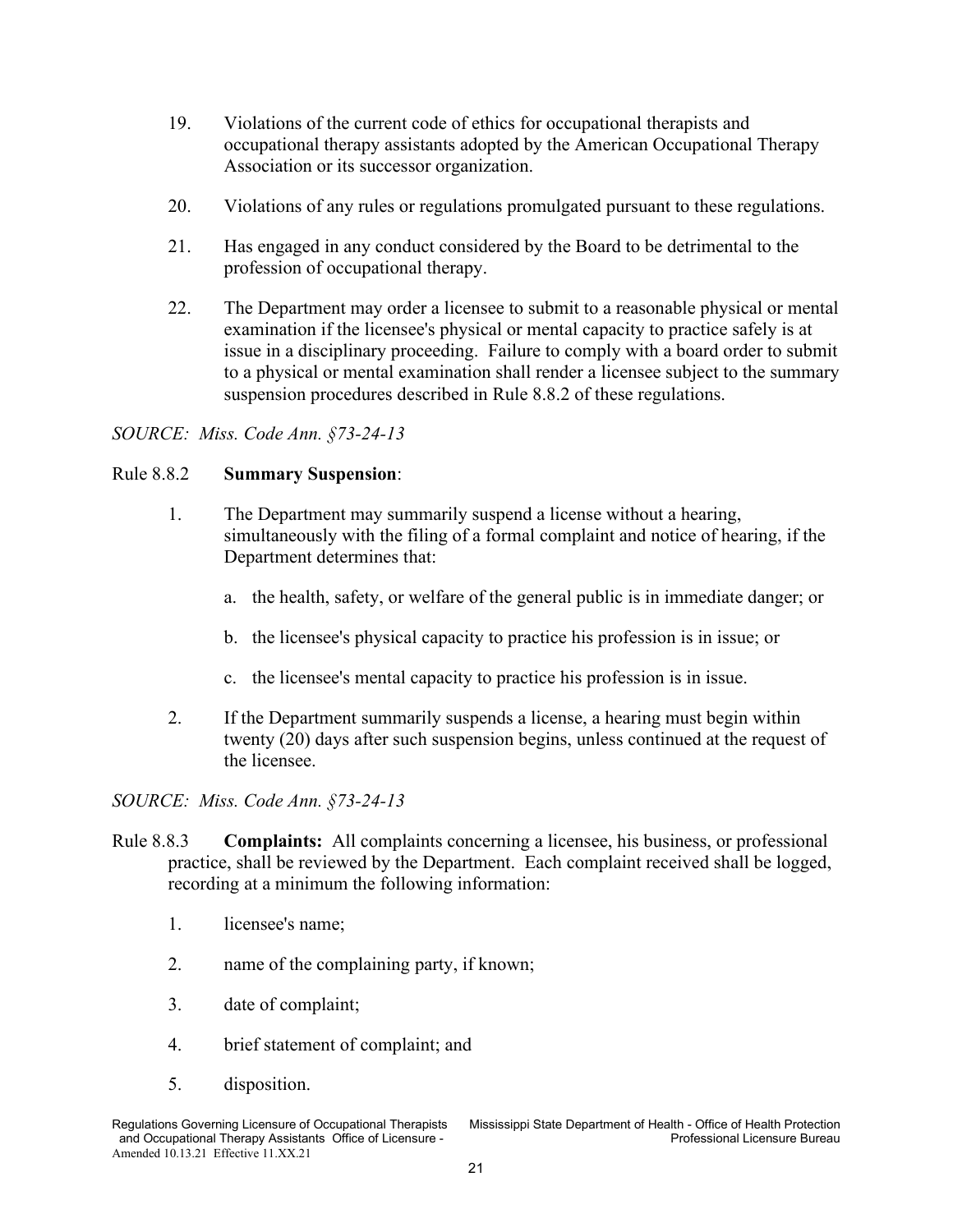<span id="page-25-0"></span>Rule 8.8.4 **Investigation:** All complaints will be investigated and evaluated by Department.

*SOURCE: Miss. Code Ann. §73-24-13*

# <span id="page-25-1"></span>Rule 8.8.5 **Notice of Charges and Hearing**

- 1. Following the investigative process, the Department may file formal charges against the licensee. Such formal complaint shall, at a minimum, inform the licensee of the facts which are the basis of the charge and which are specific enough to enable the licensee to defend against the charges.
- 2. Each licensee, whose conduct is the subject of a formal charge which seeks to impose disciplinary action against the licensee, shall be served notice of the formal charge at least thirty (30) days before the date of hearing. A hearing shall be presided over by the Board or the Board's designee. Service shall be considered to have been given if the notice was personally received by the licensee, or the notice was mailed certified, return receipt requested, to the licensee at the licensee's last known address as listed with the Department. The notice of the formal hearing shall consist at a minimum of the following information:
	- a. the time, place and date of hearing;
	- b. that the licensee shall appear personally at the hearing and may be represented by counsel;
	- c. that the licensee shall have the right to produce witnesses and evidence in the licensee's behalf and shall have the right to cross-examine adverse witnesses and evidence;
	- d. that the hearing could result in disciplinary action being taken against the licensee's license;
	- e. that rules for the conduct of these hearings exist and it may be in the licensee's best interest to obtain a copy; and
	- f. that the Department, or its designee, shall preside at the hearing and following the conclusion of the hearing shall make findings of facts, conclusions of law and recommendations, separately stated, to the Board as to what disciplinary action, if any, should be imposed on the licensee.
- 3. The Department may order a licensee to submit to a reasonable physical or mental examination if the licensee's physical or mental capacity to practice safely is at issue in a disciplinary proceeding. Failure to comply with a board order to submit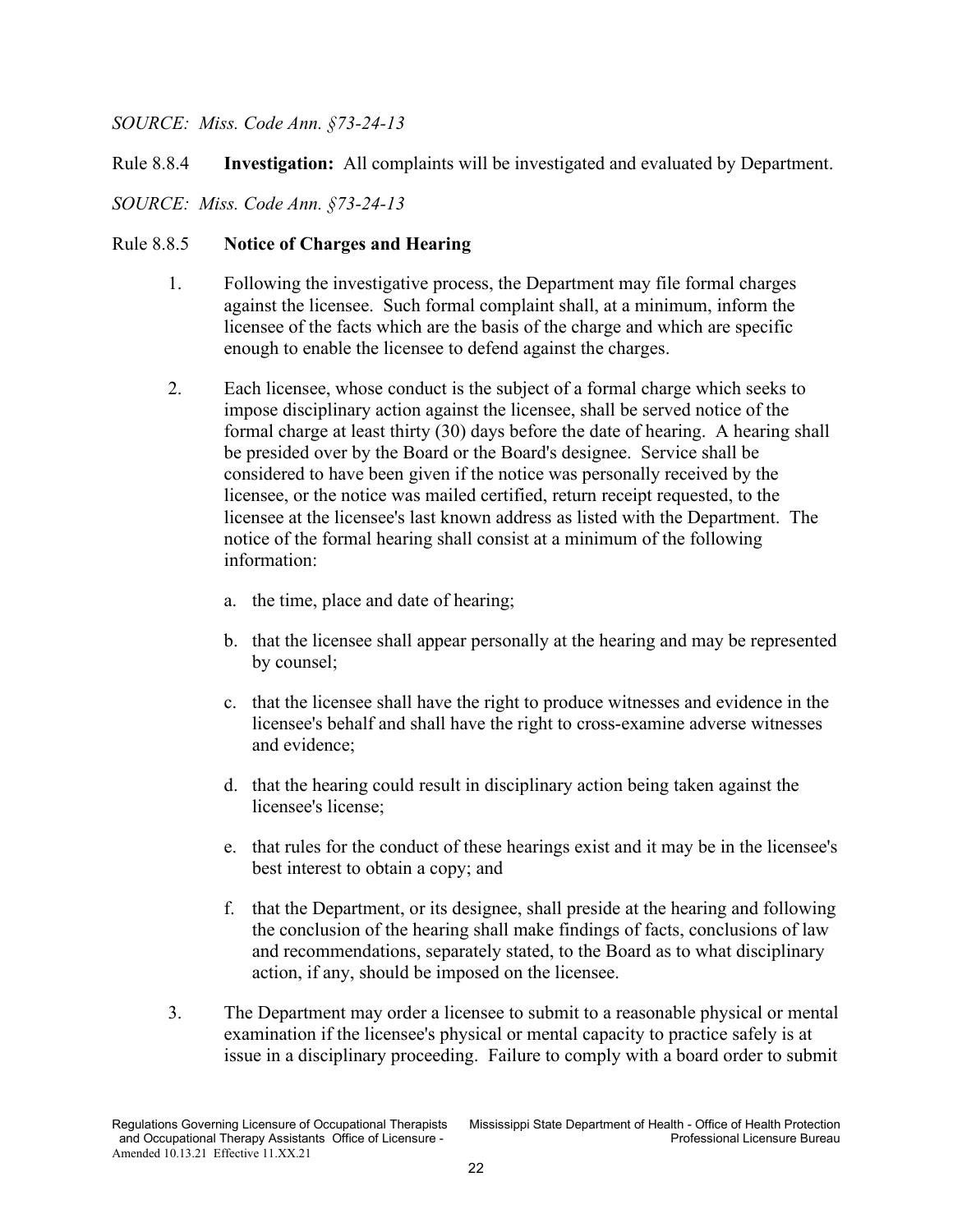to a physical or mental examination shall render a licensee subject to the summary suspension procedures described in Rule 8.8.2 of these regulations.

- 4. The Department or its designee shall hear evidence produced in support of the formal charges and contrary evidence produced by the licensee. At the conclusion of the hearing, the Board shall issue an order, within sixty (60) days.
- 5. Disposition of any complaints may be made by consent order or stipulation between the Board and the licensee.
- 6. All proceedings pursuant to this section are matters of public record and shall be preserved pursuant to state law.

- <span id="page-26-0"></span>Rule 8.8.6 **Sanctions:** The Department may impose any of the following sanctions, singly or in combination, when it finds that a licensee is guilty of any of the above offenses:
	- 1. Revoke the license.
	- 2. Suspend the license, for any period of time.
	- 3. Censure the licensee.
	- 4. Impose a monetary penalty of not more than Two Hundred Dollars (\$200.00).
	- 5. Place a licensee on probationary status and require the licensee to submit to any of the following:
		- a. report regularly to the Department, or its designee, upon matters which are the basis of probation;
		- b. continue to renew professional education until a satisfactory degree of skill has been attained in those areas which are the basis of probation; or
		- c. such other reasonable requirements or restrictions as are proper.
	- 6. Refuse to renew a license.
	- 7. Revoke probation which has been granted and impose any other disciplinary action in this subsection when the requirements of probation have not been fulfilled or have been violated.
	- 8. The Department may seek the counsel of the Mississippi Advisory Council in Occupational Therapy regarding disciplinary actions.
	- 9. Disposition of any formal complaint may be made by consent order or stipulation between the board and the licensee.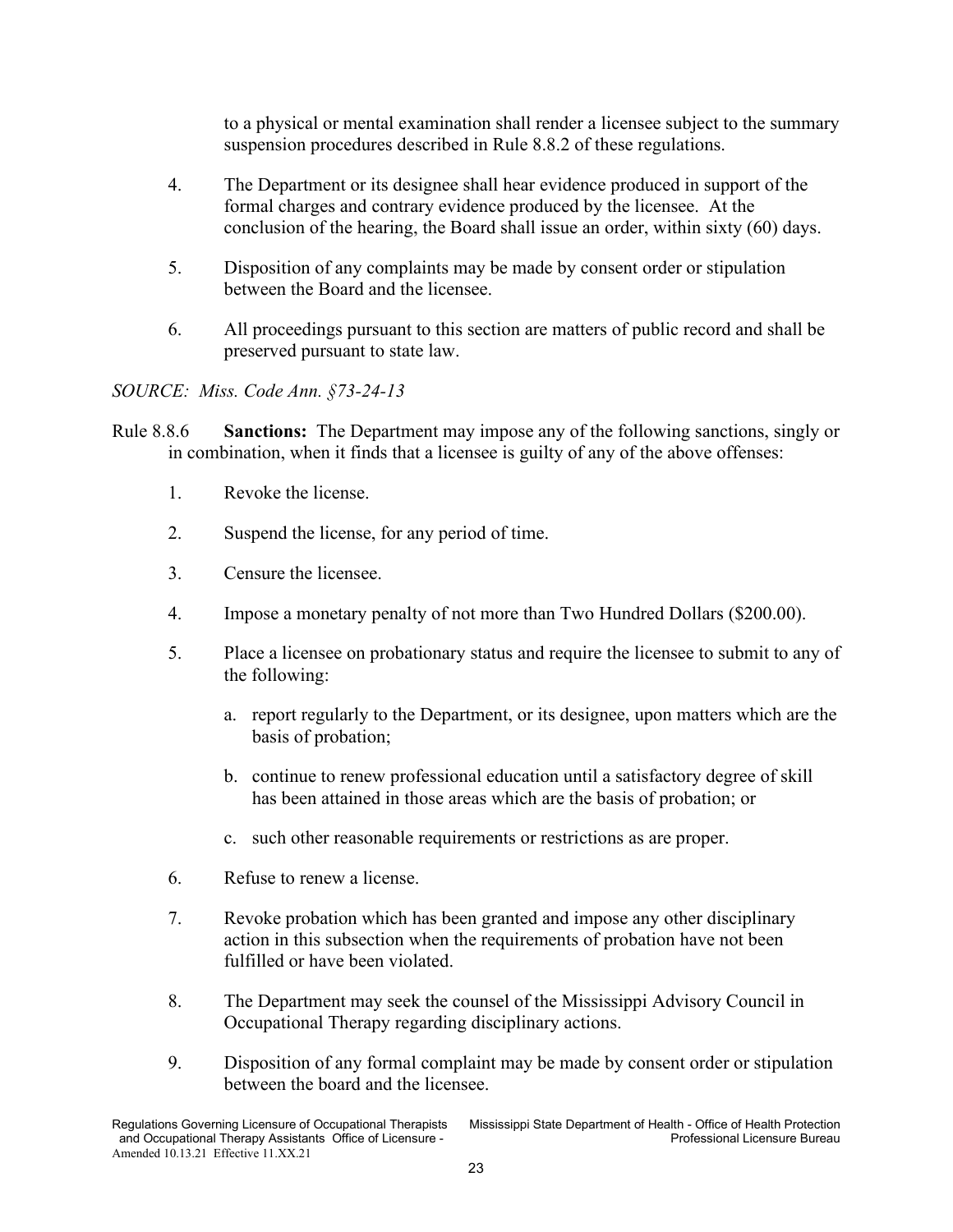<span id="page-27-0"></span>Rule 8.8.7 **Appeals:** Any person aggrieved by a decision of the Department shall have a right of appeal in the manner provided for in the Act and the Laws of the State of Mississippi.

*SOURCE: Miss. Code Ann. §73-24-13*

# <span id="page-27-1"></span>**Subchapter 9: Exceptions and Exemptions**

- <span id="page-27-2"></span>Rule 8.9.1 **Exceptions:** Nothing in this chapter shall be construed as preventing or restricting the practice, services or activities of:
	- 1. Any person, licensed in this state by any other law, from engaging in the profession or occupation for which he or she is licensed;
	- 2. Any person who is employed as an occupational therapist or occupational therapy assistant by the United States armed services, the U.S. Public Health Service, the Veteran's Administration or other federal agencies, if such person provides occupational therapy solely under the director or control of the organization by which he is employed;
	- 3. Any person pursuing a course of study leading to a degree or certificate in occupational therapy in an accredited, recognized or approved educational program, or advanced training in a specialty area, if such activities and services constitute a part of the supervised course of study, and if such person is designated by a title which clearly indicates his status as a trainee or student; (revised 2/20/98)
	- 4. Any person fulfilling the supervised fieldwork experience requirements of Section 73-24-19, if such activities and services constitute a part of the experience necessary to meet the requirements of that section;
	- 5. Any person employed as an occupational therapy aide or who works under the supervision of a licensed occupational therapist; or
	- 6. Any person performing occupational therapy services in the state, if these services are performed for no more than thirty (30) days in a calendar year under the supervision of an occupational therapist licensed under this chapter, if:
		- a. The person is licensed under the law of another state which has licensure requirements at least as stringent as the requirements of this chapter, or
		- b. The person is certified as an Occupational Therapist Registered (OTR) or a Certified Occupational Therapy Assistant (COTA), established by the National Board for Certification in Occupational Therapy (NBCOT) or its successor organization.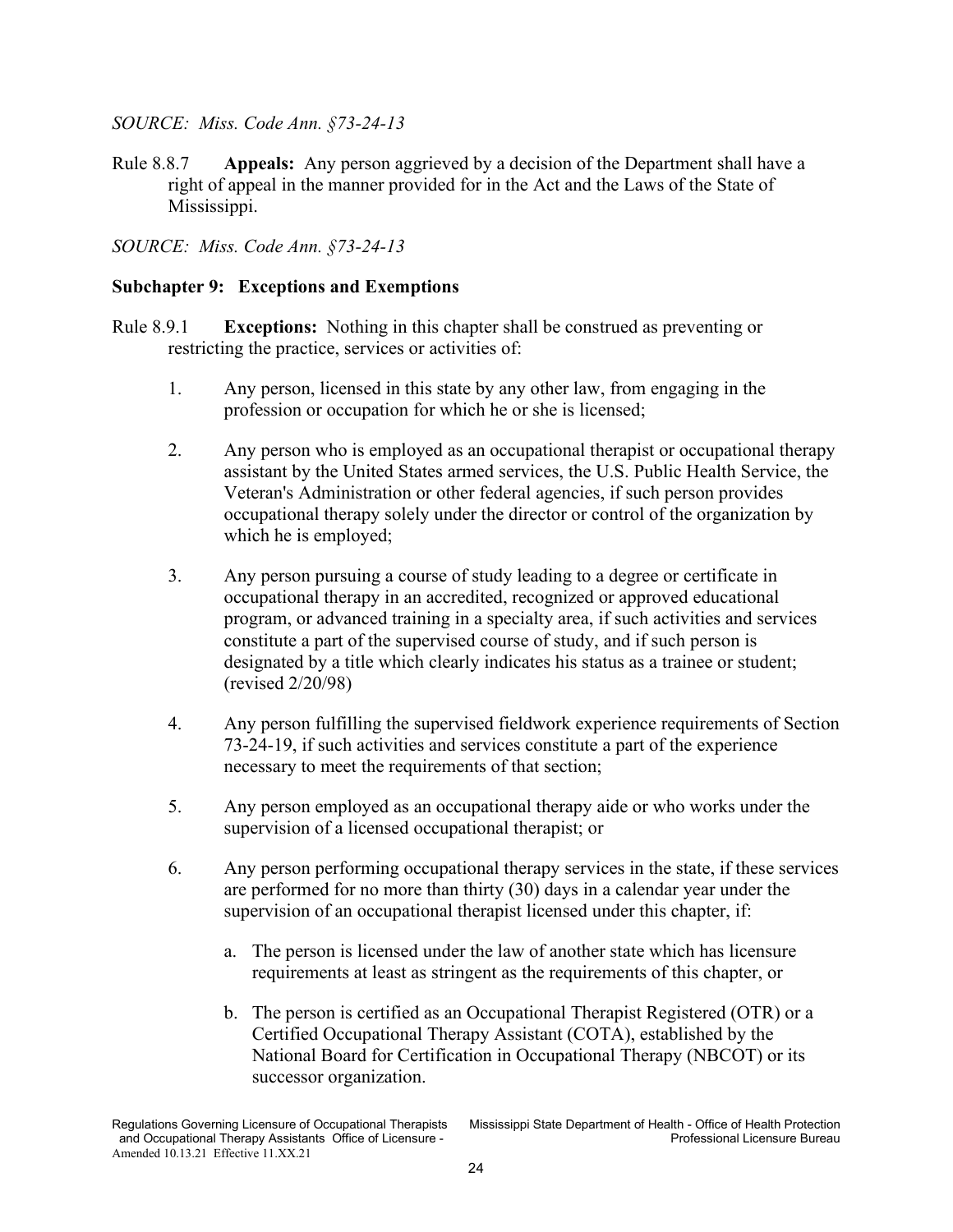- 7. Any licensee who will supervise a person performing occupational therapy services in the state shall ensure that the following information is on file and satisfactory with the department prior to the person performing occupational therapy services:
	- a. Proof that the person meets one or both of the requirements in subsection  $6(a)(b)$  of this section of the regulations; and
	- b. A schedule indicating when the person will be performing occupational therapy services; and
	- c. The name(s) of the facility(ies) where the person will perform occupational therapy services.
- 8. Any person certified by the American Board of Certification in Orthotics and Prosthetics as a Certified Orthotist, C.O., Certified Prosthetist, C.P., Certified Prosthetist/Orthotist, C.P.O., or anyone working under their direct supervision.

# <span id="page-28-0"></span>**Subchapter 10: Occupational Therapy Assistant**

- <span id="page-28-1"></span>Rule 8.10.1 **Definition:** An occupational therapy assistant (OTA), shall be defined as an individual who meets the qualifications and requirements as set forth in Subchapter 4 of these regulations, and has been issued a license by the Department. The roles and responsibilities of an OTA are:
	- 1. To practice only under the supervision of, or in consultation with, an occupational therapist licensed to practice in Mississippi.
	- 2. To assist with but not perform total patient evaluations.
	- 3. To perform treatment procedures as delegated by the occupational therapist.
	- 4. To supervise other supportive personnel as charged by the occupational therapist.
	- 5. To notify the occupational therapist of changes in the patient's status, including all untoward patient responses.
	- 6. To discontinue immediately any treatment procedures which in their judgment appear to be harmful to the patient.
	- 7. To refuse to carry out treatment procedures that they believe to be not in the best interest of the patient.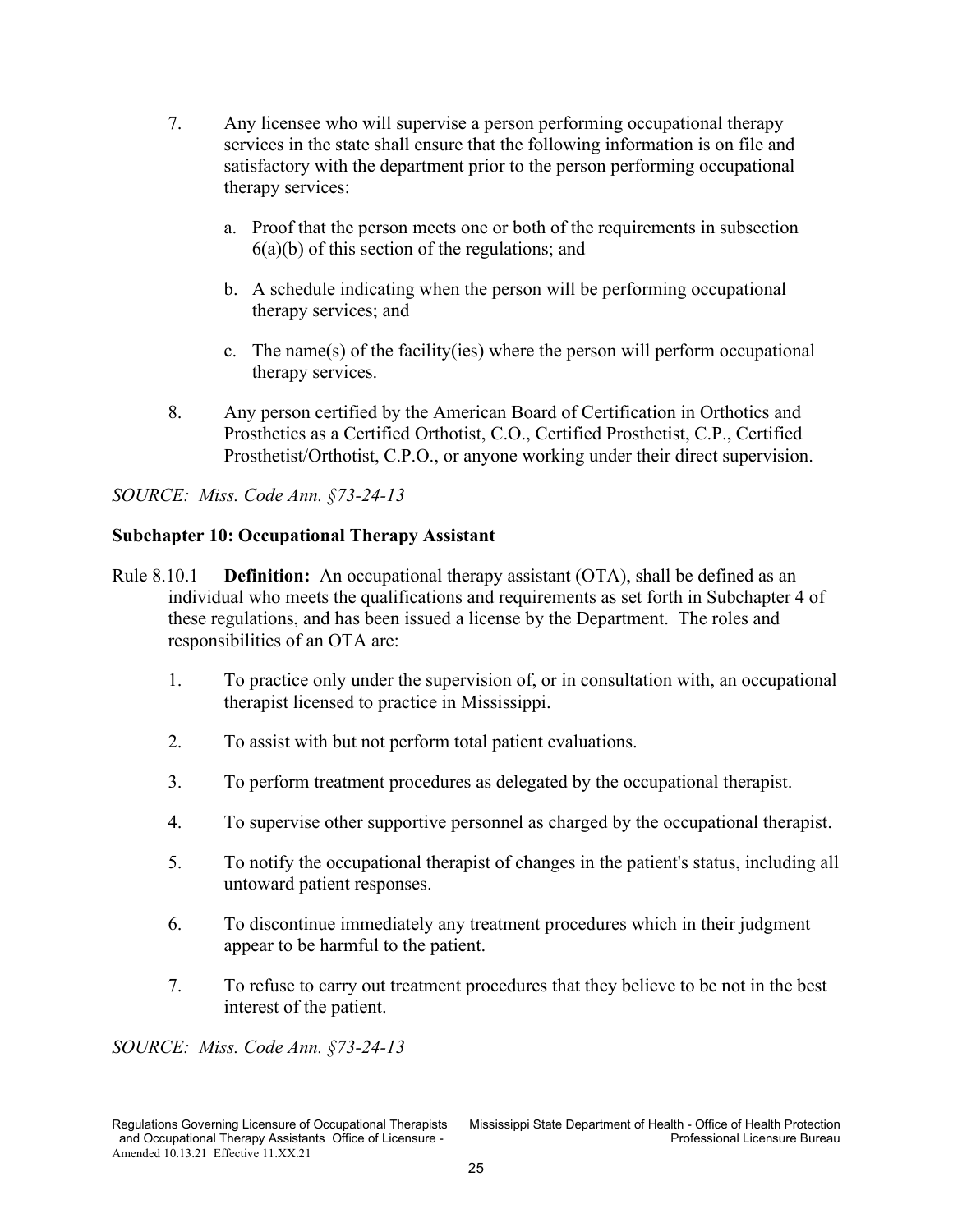#### <span id="page-29-0"></span>Rule 8.10.2 **Supervision or Consultation**:

- 1. An occupational therapy assistant issued a limited permit (see Rule 8.4.5).
- 2. An occupational therapy assistant issued a regular license.
	- a. Supervision or consultation which means face-to-face meetings of supervisor and supervisee (OT and OTA) to review and evaluate treatment and progress at the work site, and regular interim communication between the supervisor and supervisee. A face-to-face meeting is held at least once every seventh treatment day or 21 calendar days, whichever comes first.
	- b. The supervising occupational therapist must be accessible by telecommunications to the occupational therapy assistant on a daily basis while the occupational therapy assistant is treating patients.
	- c. Regardless of the practice setting, the following requirements must be observed when the occupational therapist is supervising or consulting with the occupational therapy assistant:
		- i. The initial visit for evaluation of the patient and establishment of a plan of care must be made by the supervising or consulting occupational therapist.
		- ii. A joint supervisory visit must be made by the supervising occupational therapist and the occupational therapy assistant with the patient present at the patient's residence or treatment setting once every 7 treatment days or every 21 days, whichever comes first.
		- iii. A supervisory visit should include:
			- 1. A review of activities with appropriate revision or termination of the plan of care;
			- 2. An assessment of utilization of outside resources (whenever applicable);
			- 3. Documentary evidence of such visit;
			- 4. Discharge planning as indicated.
		- iv. An occupational therapist may not supervise/consult with more than two (2) occupational therapy assistants except in school settings, or settings where maintenance or tertiary type services are provided, such as the regional treatment centers under the direction of the Department of Mental Health.
- 3. Occupational therapy aides:

and Occupational Therapy Assistants Office of Licensure -Amended 10.13.21 Effective 11.XX.21

Regulations Governing Licensure of Occupational Therapists Mississippi State Department of Health - Office of Health Protection<br>and Occupational Therapy Assistants Office of Licensure -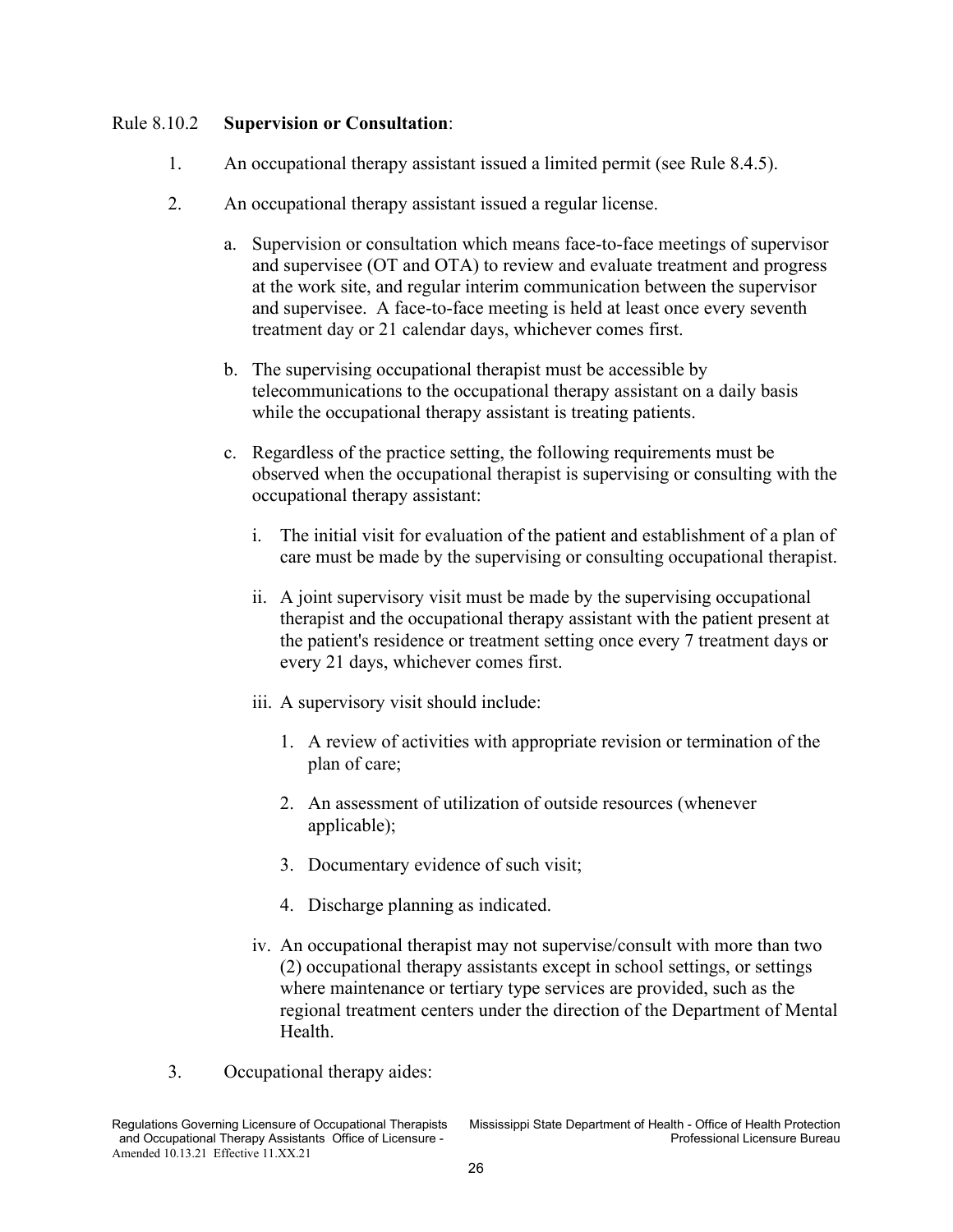- a. An occupational therapy aide is an unlicensed person who assists an occupational therapist or occupational therapy assistant as defined in Rule 8.1.3 of these regulations. An occupational therapy aide is a worker who is trained on the job.
- b. Duties assigned to an occupational therapy aide must be determined and directly supervised by a licensed occupational therapist or occupational therapy assistant and must not exceed the level of specific training, knowledge, skill and competence of the individual being supervised.
- c. The supervising occupational therapist or occupational therapy assistant is professionally responsible for the acts or actions performed by any occupational therapy aide supervised by the licensee in the occupational therapy setting.
- d. Documentation of all training specific to the aide's duties must be in the aide's file.
- e. Duties or functions which occupational therapy aides shall not perform include the following:
	- i. Interpreting referrals or prescriptions for occupational therapy services;
	- ii. Performing evaluative procedures;
	- iii. Developing, planning, adjusting, or modifying treatment procedures;
	- iv. Preparing written documentation of patient treatment or progress; and
	- v. Act independently without the direct supervision of a licensed occupational therapist or occupational therapy assistant during patient therapy sessions.
- 4. The supervision/consultation requirements stated in these regulations are minimal. It is the professional responsibility and duty of the licensed occupational therapist to provide the occupational therapist assistant with more supervision if deemed necessary in the occupational therapist's professional judgment.

#### <span id="page-30-0"></span>**Subchapter 11: Criminal Offenses and Punishment**

#### <span id="page-30-1"></span>Rule 8.11.1 **Criminal Offenses and Punishment**

1. Any person who violates any provision of Subchapter 5 of these regulations, upon conviction, shall be guilty of a misdemeanor and shall be fined not more than One Thousand Dollars (\$1,000.00) for each violation.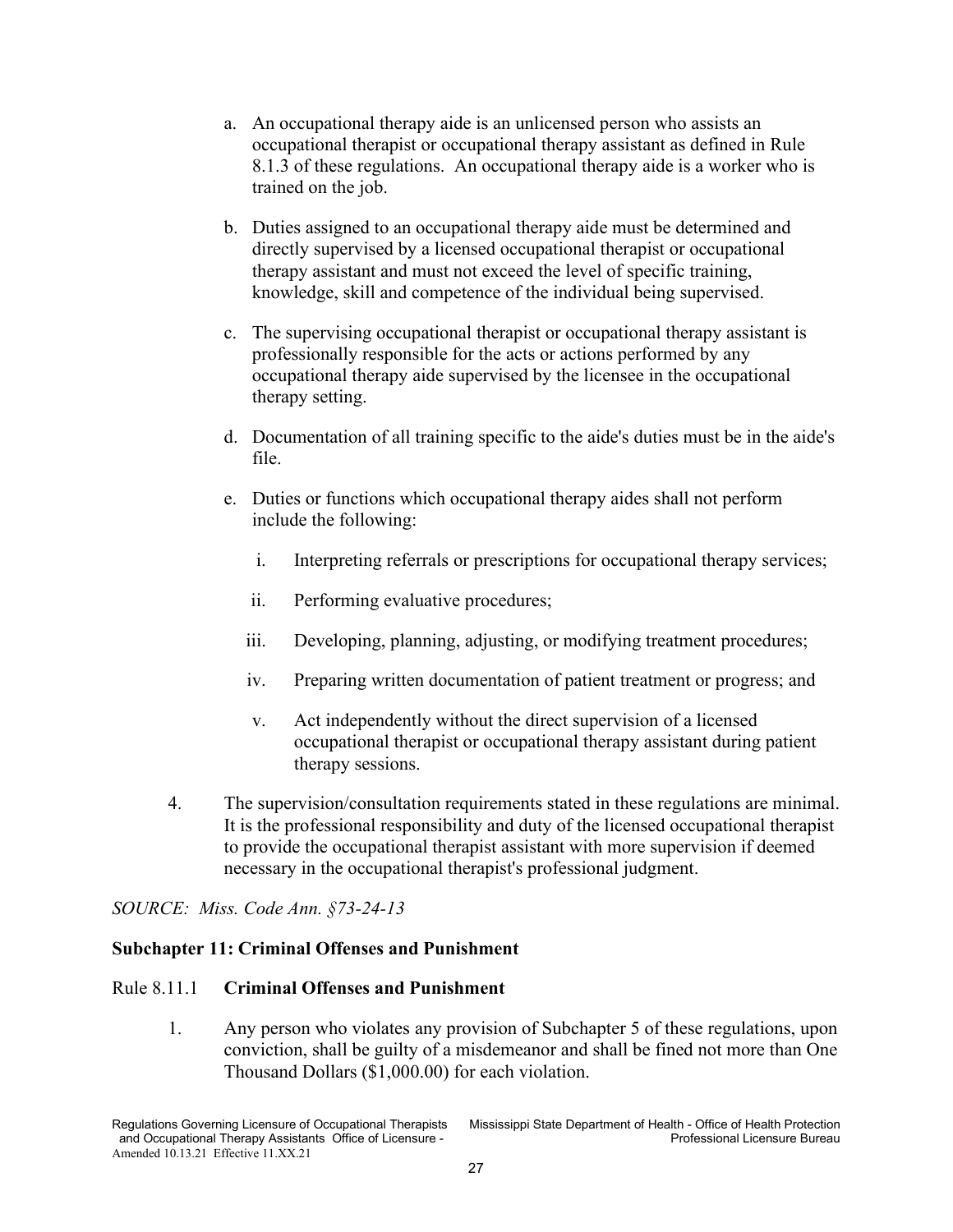2. Any person who knowingly shall make a material false statement in his application for license under these regulations or in response to any inquiry by the department or the board shall be fined not less than One Hundred Dollars (\$100.00) nor more than Five Hundred Dollars (\$500.00) or imprisoned for not less than ten (10) days nor more than sixty (60) days, or both such fine and imprisonment.

#### *SOURCE: Miss. Code Ann. §73-24-13*

#### <span id="page-31-0"></span>**Subchapter 12: Fees**

<span id="page-31-1"></span>Rule 8.12.1 **Method of Payment** In accordance with the Act, the following non-refundable fees, where applicable, are payable to the Mississippi State Department of Health by check or money order.

<span id="page-31-2"></span>

| Rule 8.12.2 | <b>Schedule of Fees:</b> |
|-------------|--------------------------|
|-------------|--------------------------|

| 1. |                                                                                                                                                                                                 |                               |
|----|-------------------------------------------------------------------------------------------------------------------------------------------------------------------------------------------------|-------------------------------|
| 2. | Initial Licensure fee                                                                                                                                                                           |                               |
|    | a.                                                                                                                                                                                              |                               |
|    |                                                                                                                                                                                                 |                               |
| 3. | Renewal Fee                                                                                                                                                                                     |                               |
|    | a.                                                                                                                                                                                              |                               |
|    |                                                                                                                                                                                                 |                               |
| 4. |                                                                                                                                                                                                 |                               |
| 5. |                                                                                                                                                                                                 |                               |
| 6. |                                                                                                                                                                                                 |                               |
| 7. | [Reserved]                                                                                                                                                                                      |                               |
| 8. |                                                                                                                                                                                                 |                               |
| 9. |                                                                                                                                                                                                 |                               |
|    | <b>Examination Fee:</b><br>10.                                                                                                                                                                  |                               |
|    | a.                                                                                                                                                                                              |                               |
|    | Regulations Governing Licensure of Occupational Therapists<br>Mississippi State Department of Health - Office of Health Protection<br>and Occupational Therapy Assistants Office of Licensure - | Professional Licensure Bureau |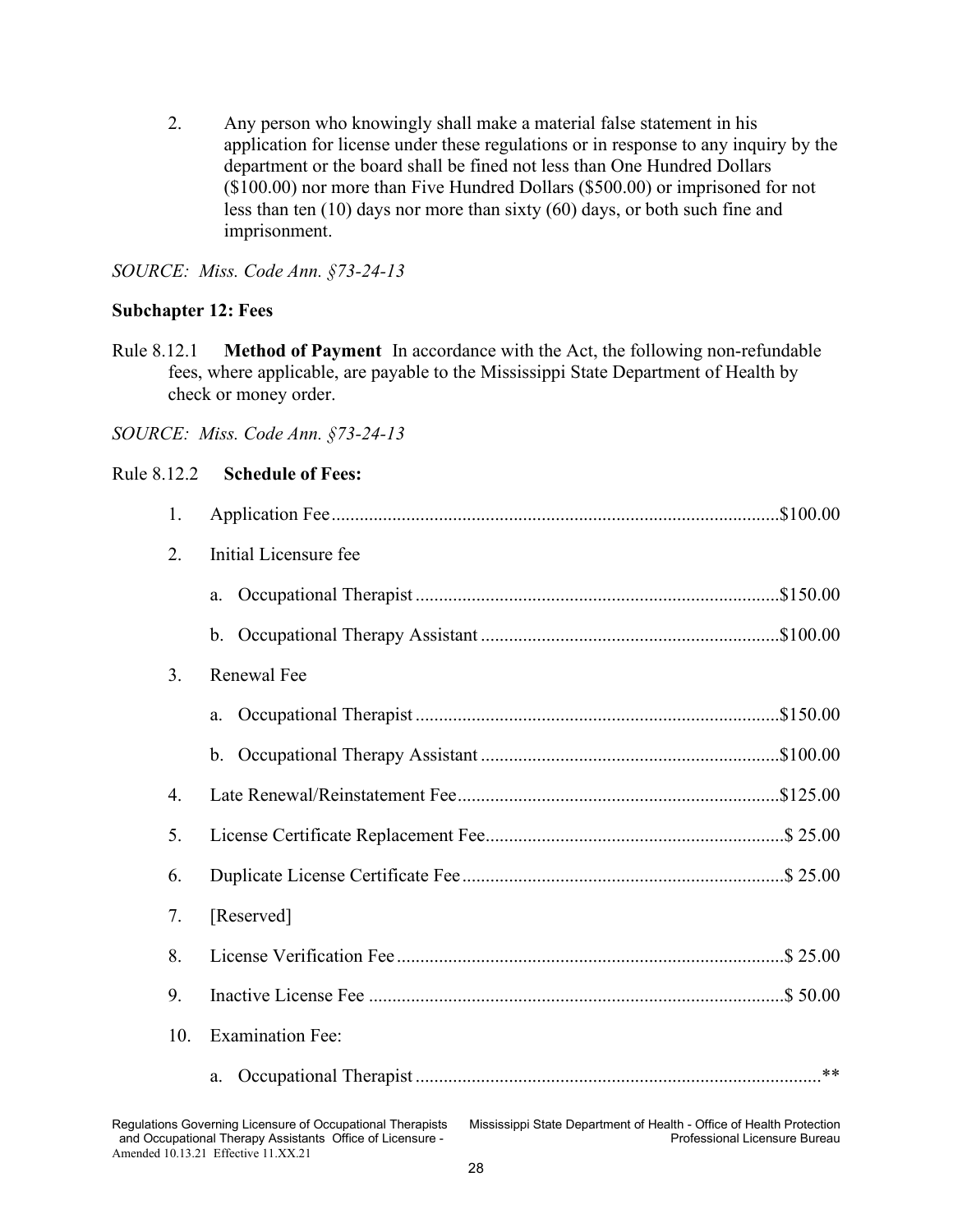b. Occupational Therapy Assistant .........................................................................\*\*

\*\*Contact the examination administrant for current examination fees.

#### *SOURCE: Miss. Code Ann. §73-24-13*

<span id="page-32-0"></span>Rule 8.12.3 **Examination Fee:** Fees for the examination are to be paid to the appropriate examination administrant.

*SOURCE: Miss. Code Ann. §73-24-13*

#### <span id="page-32-1"></span>**Subchapter 13: Administrative Grievance Procedure**

#### <span id="page-32-2"></span>Rule 8.13.1 **Administrative Appeals**:

- 1. Any person aggrieved by a decision regarding the initial application for licensure or the renewal of licensure shall have the right of a second review by the Director of Professional Licensure and Council or a designated member of the Council.
- 2. Any person aggrieved by a decision rendered after the second review shall have the right of administrative appeal and a public hearing to be conducted in accordance with the policies of the Department of Health.

*SOURCE: Miss. Code Ann. §73-24-13*

- <span id="page-32-3"></span>Rule 8.13.2 **Notification:** Written notice will be provided to all applicants regarding denial of an original license or a renewal license. Such notice shall contain the reason thereof.
- *SOURCE: Miss. Code Ann. §73-24-13*

#### <span id="page-32-4"></span>Rule 8.13.3 **Hearing**:

- 1. If requested in writing within the specified time frame a hearing will be provided in which the applicant may show cause why the license should be granted or renewed.
- 2. Within sixty (60) days of the hearing, or other such time frame as determined during the hearing, written findings of fact, together with a recommendation for action on the license in question, shall be forwarded to the State Health Officer. The State Health Officer shall decide what action will be taken on the recommendation within five days of its receipt. Written notice shall be provided to the applicant.